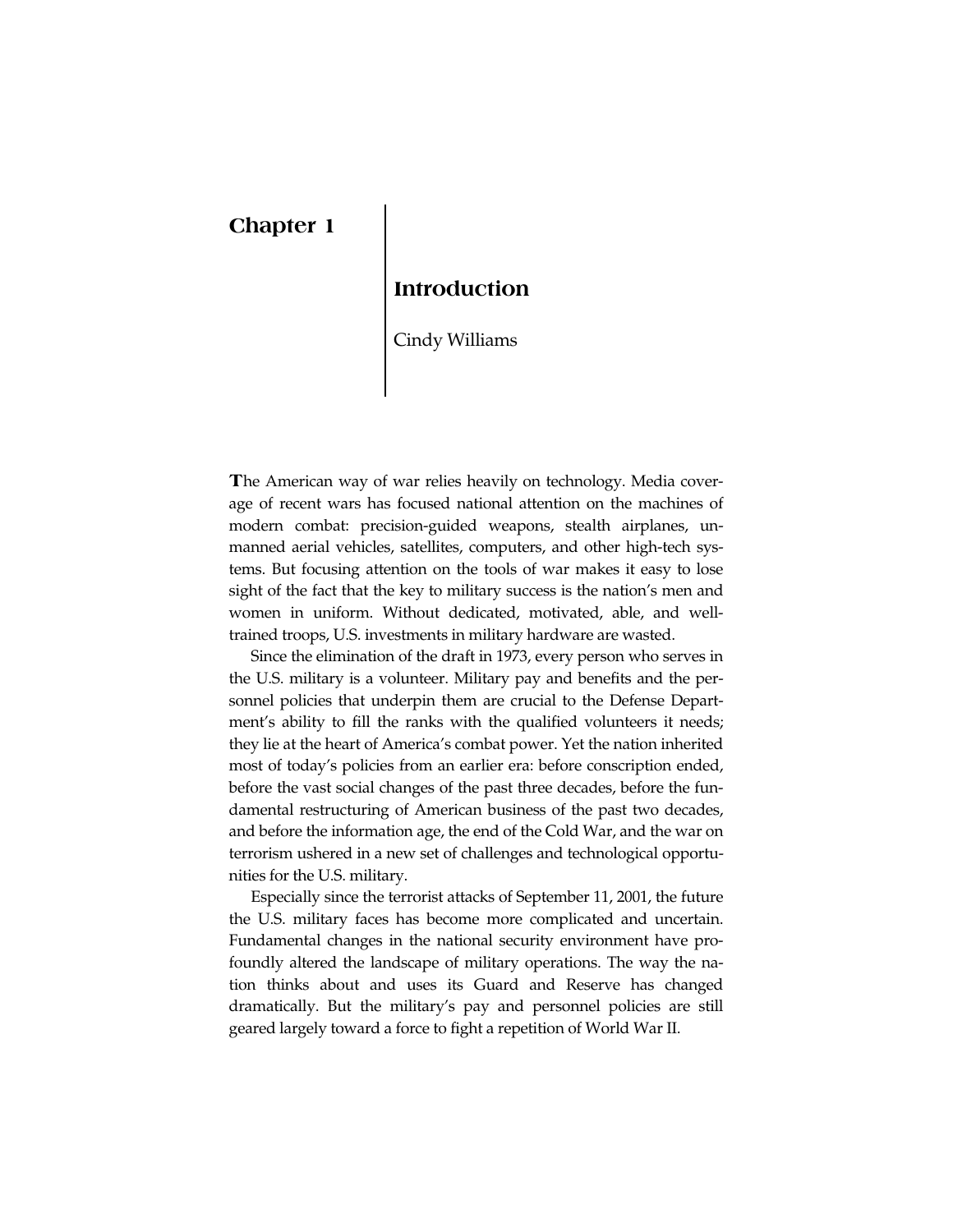j

Policies inherited from the past are also out of step with the modern marketplace and society in which the military must seek its volunteer members. Inflexible pay scales blunt the services' capacity to compete for people who have attractive alternatives in the private sector. Increasing numbers of young people choose to go to college or technical school after graduating from high school, yet current pay policies make it hard to attract and reward recruits who already have a two-year technical degree or other valuable training and experience. More than half the spouses of military members are employed in the labor force, yet crucial systems for supporting military families still take their volunteer efforts as a given.

On the surface, it may appear that all is well: the U.S. military is by far the strongest in the world. Its achievements in wars abroad and emergencies at home reveal a capable, disciplined, well-trained, motivated force ready to take on the duties the country asks of it. Recent successes, however, belie problems that brew under the surface, as the armed services try to stretch twentieth-century compensation systems to cope with twenty-first century realities. If not corrected, these problems will multiply in the future, as today's young recruits and officers become tomorrow's leaders and as the military takes up new challenges and opportunities. For the military as an institution, for the members who serve, and for the taxpayers who foot the bill, it is critical that they be corrected.

For example, although the military currently has all the active-duty people it is allowed, its mix of skills is badly out of kilter. On average between 1999 and 2002, the services had shortages in about 30 percent of their occupations, while they were overstaffed in 40 percent.<sup>1</sup> There are also big problems in some ranks. Retention of captains in the Army is so poor that the service has resorted to hiring extra lieutenants and rushing them to promotion a year early, whether or not they are qualified.2

<sup>1.</sup> Congressional Budget Office (CBO), *Budget Options* (Washington, D.C.: CBO, March 2003), p. 36.

<sup>2.</sup> A compelling analysis by a former Army captain, now at the Institute for Defense Analyses, is Mark R. Lewis, "Army Transformation, The Exodus, and the Cycle of Decay," unpublished article (copyright Mark R. Lewis), December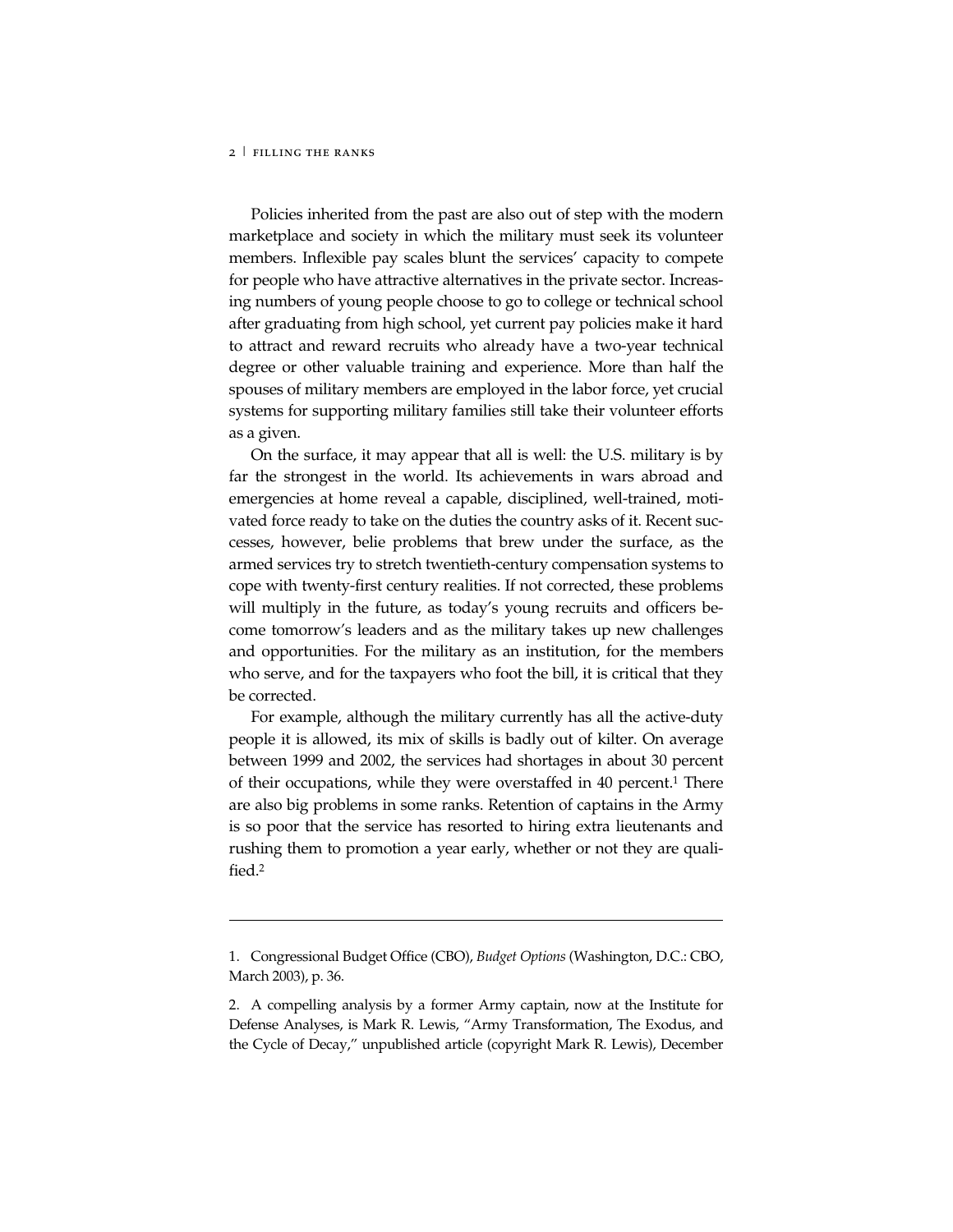### INTRODUCTION  $\frac{1}{3}$

The problems caused by the military's outmoded personnel systems rose to the surface in 1998, when a booming economy, coupled with the end of the military's post–Cold War downsizing, led to overall personnel shortages and staffing imbalances across occupations within the armed services. As the downsizing ended, military recruiters, newly tasked with stepping up the flow of enlistments after several years of limited requirements, missed their targets by thousands.3 At the same time, serving members—unhappy with their careers, wary of the military's post–Cold War missions, dissatisfied with their leadership, and finding better economic opportunities in the booming private sector—left the military in numbers greater than usual. Those with the best opportunities on the outside, such as information specialists, highly skilled technicians, pilots, engineers, and scientists, exited in the greatest numbers, leaving the services with wide gaps in the very skills that their high-technology future depends upon.4 The result was personnel shortages, especially in critical occupations across the force, overwork for those who remained, and a widely reported downward cycle of frustration and exodus. We are fortunate that the nation was not involved in a significant war at the time.

The principal response of the service chiefs was to call for more money, but not money targeted at specific shortages; instead it called for large, across-the-board pay raises and enriched retirement benefits.<sup>5</sup> In what seemed like a race to take the issue off the political table, Congress

j

5. Testimony of General Henry Shelton, Chairman of the Joint Chiefs of Staff, before the Senate Armed Services Committee, September 29, 1998.

<sup>31, 2002;</sup> interview with Lt. General Richard G. Trefry, U.S. Army (ret.), Army Force Management School, Ft. Belvoir, Virginia, May 15, 2003.

<sup>3.</sup> General Accounting Office (GAO), *Military Personnel: Services Need to Assess Efforts to Meet Recruiting Goals and Cut Attrition* (GAO/NSIAD-00-146, June 2000), p. 5.

<sup>4.</sup> Enlisted retention problems were most severe in communications and intelligence and electrical and mechanical equipment repair. General Accounting Office, *Military Personnel: Systematic Analyses Needed to Monitor Retention in Key Careers and Occupations* (GAO/NSIAD-00-60, March 8, 2000). For officers, they were worst among pilots, scientists, engineers, and communication and computer system officers. See Beth Asch, James R. Hosek, et al., *Military Recruiting and Retention After the Fiscal Year 2000 Military Pay Legislation* (Santa Monica, Calif.: RAND, 2002), p. xix.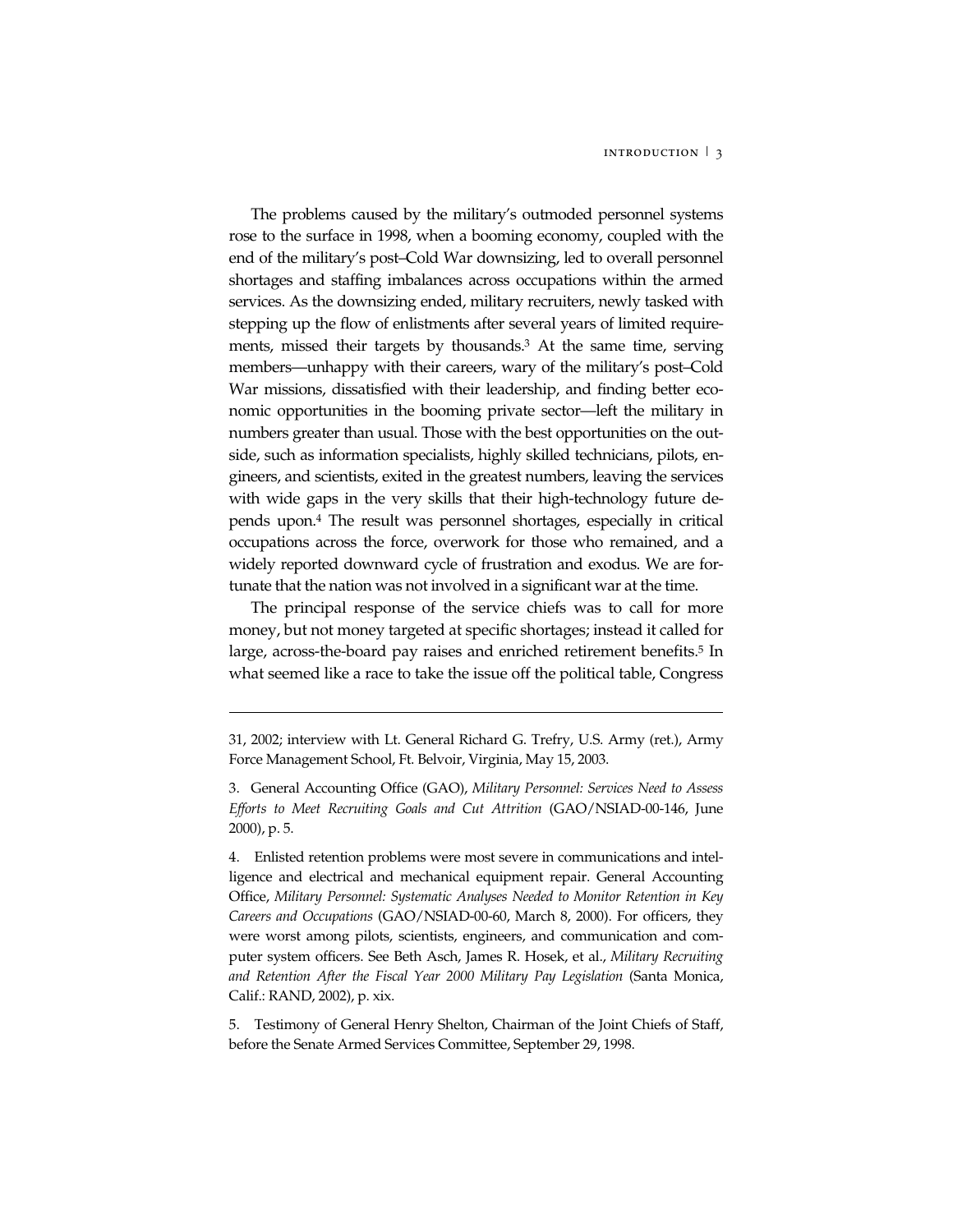j

and the Clinton administration complied. Within the space of a few years, they awarded pay raises substantially higher than those in the private sector, granted an expensive new health care entitlement for Medicare-age military retirees, increased the pensions of future military retirees who joined up after 1986 (thereby reversing the only military pay reform of the previous two decades), and poured money into military housing and housing allowances.<sup>6</sup>

In just five years, annual Defense Department spending for military pay and benefits jumped by 32 percent, even though the services dropped some 17,000 people from active duty and 16,000 from the reserves.<sup>7</sup> (The consumer price index advanced only 13 percent over that period.) The nation's total annual cost of military personnel is now about \$140 billion—roughly \$100,000 per active-duty member.

The significance of that expense to taxpayers is obvious. Perhaps less obvious is the magnitude of the problem it poses for the military itself as the nation makes increasing demands upon its people in uniform. For example, in October 2003—with nearly half of the Army's active-duty combat brigades still serving in Iraq, 170,000 reservists called to active duty, and facing mounting evidence of overstretch and deteriorating morale, Congress tried to add 10,000 soldiers to the active-duty Army, but Secretary of Defense Donald Rumsfeld opposed the modest expansion, citing the enormous cost. $8$  In other words, whatever the consequences of the current overstretch, soldiers have become too expensive to hire.

<sup>6.</sup> Some money was added to selective reenlistment bonuses, traditionally meant to reduce staffing imbalances. However, by expanding bonus coverage to more occupations and individuals rather than targeting specific problems, the services watered down the potential for alleviating imbalances. By 2001, the Air Force gave reenlistment bonuses in 80 percent of its specialties. The program looked more like an across-the-board windfall than a selective bonus. See General Accounting Office, *Military Personnel: Management and Oversight of Selective Reenlistment Bonus Program Needs Improvement*, November 2002, pp. 6, 11.

<sup>7.</sup> Such an increase amounts to a permanent hike in military spending. Unlike spending for equipment, it cannot be reversed by a decision a few years from now to cancel a shipbuilding program or do with fewer airplanes.

<sup>8.</sup> U.S. Department of Defense News Release, "National Guard and Reserve Mobilized as of September 24, 2003," September 24, 2003; David Josar, "Voices on the ground: Stars and Stripes surveys troops on morale in Iraq," *Stars and*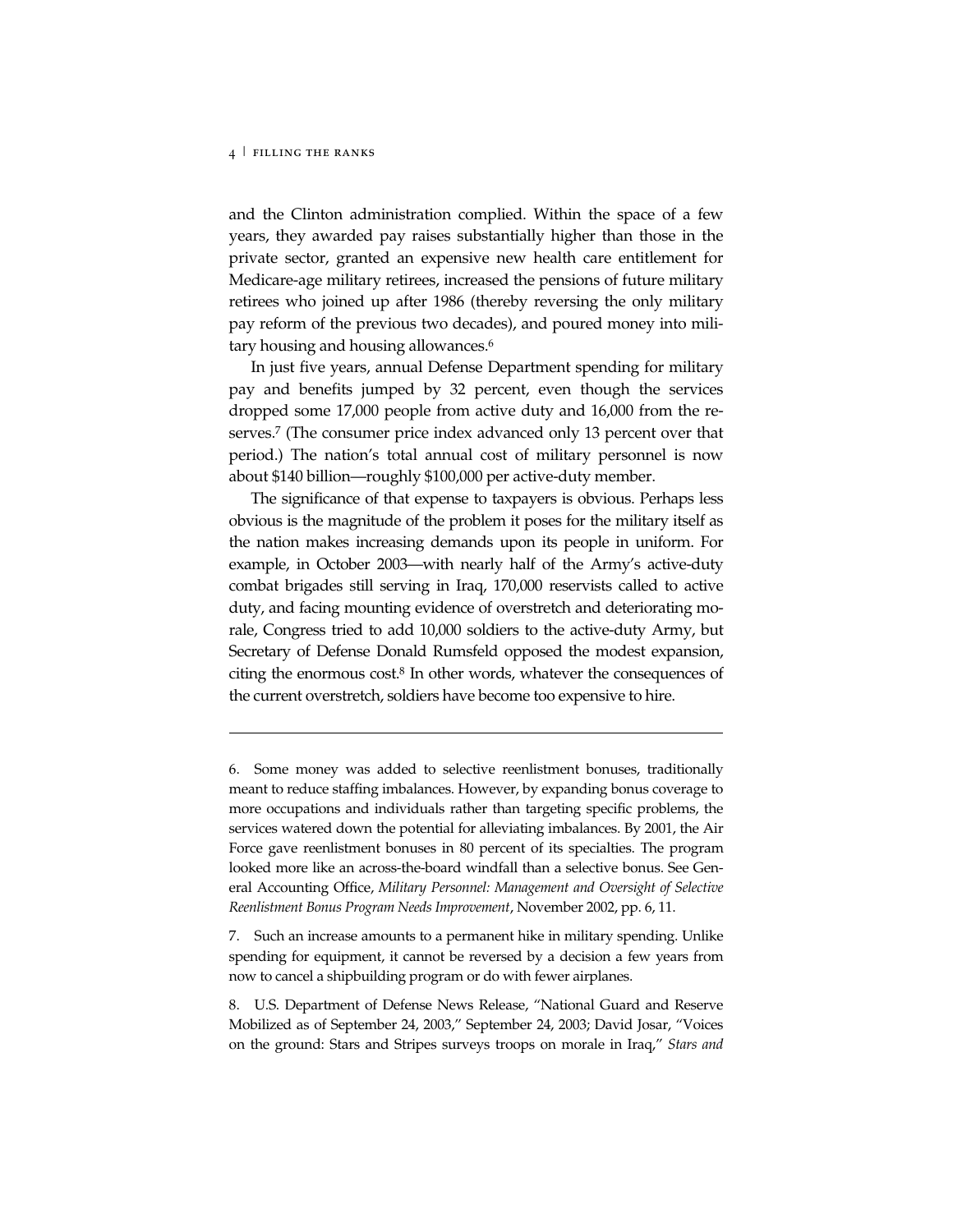To avoid the high costs, the nation is turning increasingly to contractors to fill military roles. For many activities, outsourcing is a healthy choice.9 In fact, by relying more on contractors, the Defense Department could reduce the number of specialists in uniform whose opportunities in the outside labor market strain the military pay system. Such reductions could lead to a rebalancing of the force in favor of personnel whose main jobs are combat or closely related to combat, as Secretary Rumsfeld suggested in his legislative proposal to Congress in the spring of 2003.10

On the other hand, turning key jobs over to contractors can raise serious concerns on the battlefield. By some counts, the ratio of privatesector personnel to soldiers in the theater rose from one in one hundred, in the Gulf War of 1991, to one in ten in the Iraq War of 2003.11 The failure of contractors to deliver as promised posed serious problems for U.S. troops in Iraq.12 Moreover, having so many civilians on the battlefield raises issues such as who gives them orders, whether they can carry arms, whether they may leave at will when the fighting gets tough, whether they should be treated as prisoners of war if they are

j

10. Under the proposal, up to 320,000 military jobs would be turned over to civilians, leaving an equivalent number of extra military slots for combat or national security jobs. See Christopher Lee, "Rumsfeld Urges Overhaul of Pentagon Civil Service," *Washington Post*, April 22, 2003.

11. Peter W. Singer, "Corporate Warriors: The Rise of the Privatized Military Industry and Its Ramifications," *International Security*, Vol. 26, No. 3 (Winter 2001/02); Nelson D. Schwartz, "The War Business," *Fortune*, March 3, 2003.

*Stripes* European edition, Wednesday, October 15, 2003; Amy Svitak, "Rumsfeld Wades Into Senate Fray over Army Troop Strength," *National Journal's Congress Daily/AM*, October 17, 2003.

<sup>9.</sup> The private sector offers a competitive marketplace for facilities upkeep, accounting, jet engine repair, and pediatric medical care, among other things. During the 1990s, the Defense Department outsourced some of those activities, and more could still be done. Cindy Williams, "Holding the Line on Infrastructure Spending," in Cindy Williams ed., *Holding the Line: U.S. Defense Alternatives for the Early 21st Century* (Cambridge, Mass.: The MIT Press, 2001), pp. 55–77.

<sup>12.</sup> David Wood, "Some of Army's Civilian Contractors Are No-Shows in Iraq," *Newhouse News Service,* July 31, 2003.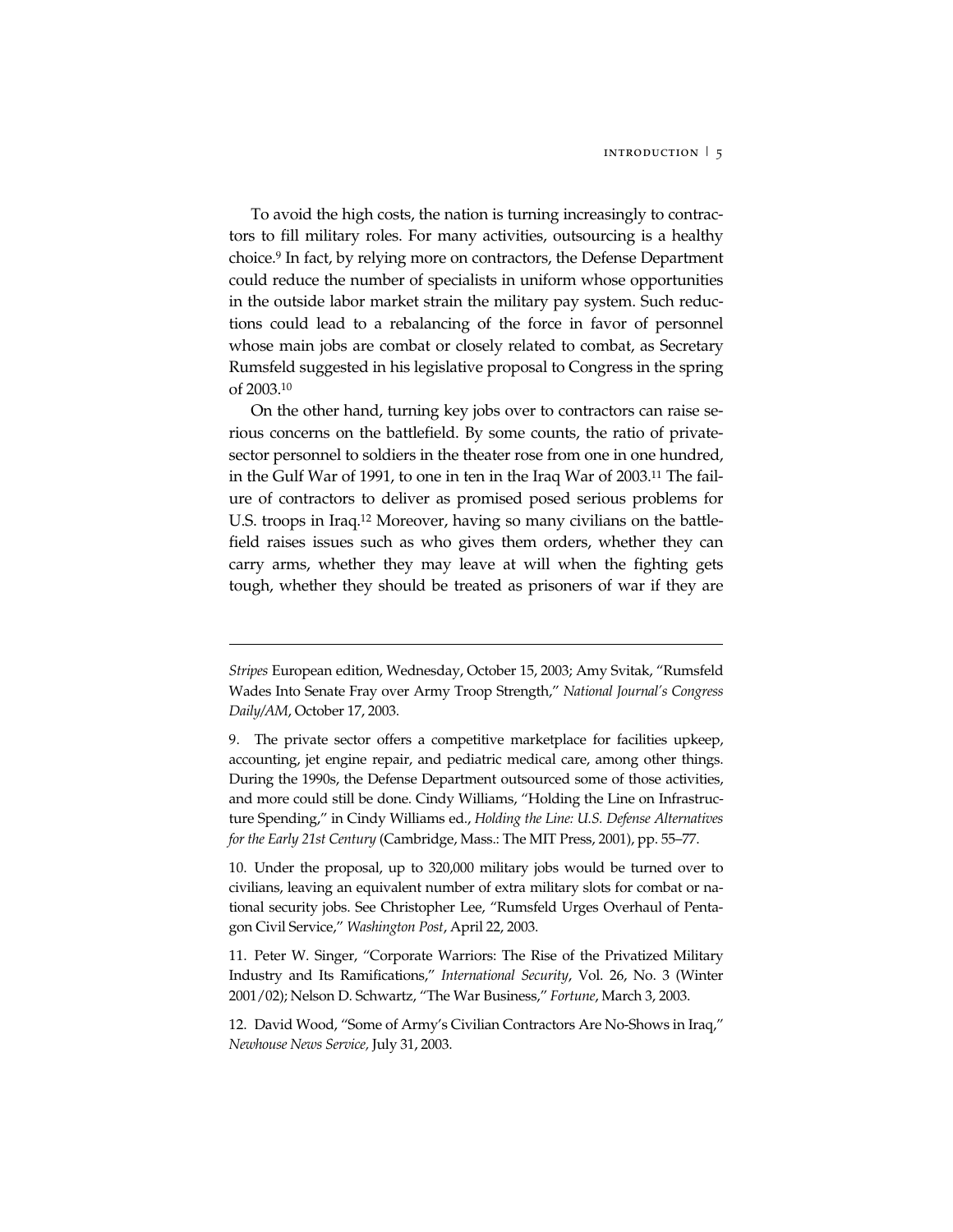j

captured, and who provides medical care if they are injured.13 Such problems cannot be solved by adding money; in fact, increasing military pay and benefits can complicate the situation by making troops even more expensive relative to contractors.

In the context of a deteriorating economy (which always favors military recruiting and retention, because opportunities outside the military are less plentiful and attractive than in boom times), the large infusions of cash between 1998 and 2003 helped to boost the military out of its broadest problems. By 2003, overall recruiting and retention bounced back.14 Yet much of the new spending has little chance of solving the underlying problems that caused the crisis in the first place. More troubling, some of it creates incentives that are likely to exacerbate those problems now and in the future.

Among other things, improving things based upon the theory that "a rising tide lifts all boats" failed to address the crucial problem of staffing imbalances. As a result, problems persisted in keeping those who had the greatest opportunities on the outside—those whose retention was the most problematic to begin with. Rather than fix the problems of skill imbalances across the force, the one-size-fits-all remedies may have exacerbated them by raising the incentives for people with the least valuable skills to stay in the military well past the period when their lowtech contributions are most useful and their physical contributions at their peak, while falling well short of expectations for those who have the most outside possibilities.

Problems brewing beneath the surface of an all-volunteer force may seem acceptable during peacetime. When lives and military outcomes are not immediately at stake, it may seem as if the nation can buy its way out of problems as they materialize, tweaking things here and there to accommodate the challenges of raising and maintaining a strong

<sup>13.</sup> Deborah Avant, "Privatizing Military Training: A Challenge to U.S. Army Professionalism?" in Don M. Snider and Gayle L. Watkins, eds., *The Future of the Army Profession* (Boston: McGraw Hill, 2002); Schwartz, "The War Business."

<sup>14.</sup> While extra pay and benefits played a part in the turnaround, their contributions were not large compared with other factors, such as the economic downturn, a rise in private-sector unemployment, and possibly the boost in patriotism following September 11, 2001. See Asch, Hosek, et al., *Military Recruiting and Retention After the Fiscal Year 2000 Military Pay Legislation*, pp. 10, 31–34.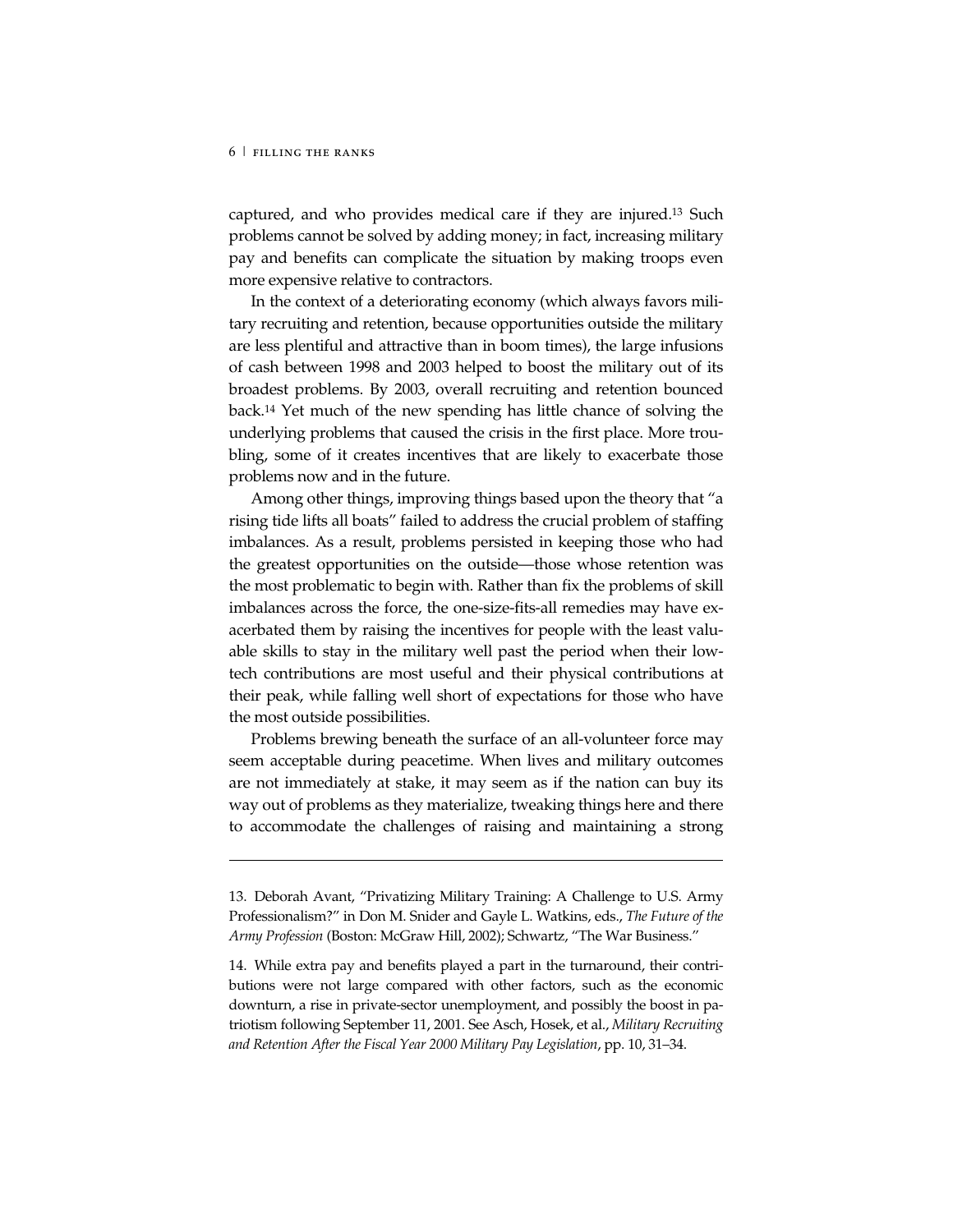force, and adapting as best it can as things change. But in wartime, even modest setbacks in filling the ranks with the right people can ripple rapidly through the force and its leadership, increasing the risks to fielded troops and making it more difficult for them to achieve their military aims.

As of autumn 2003, 180,000 U.S. servicemembers were deployed in Iraq or supporting the Iraqi occupation from neighboring countries. Retaining a stabilization force of that size beyond March 2004 would require a sizeable expansion of the Army; knowledgeable experts argue that achieving stability in Iraq will require an even larger force.15 A slow economy, high unemployment, and patriotic spirit have kept recruiting and retention at the levels needed for today's force. But what will happen if the economy heats up, offering young people greater opportunities in the private sector? What if the information sector of the economy, or another area key to military outcomes, heats up rapidly, drawing critical specialists away from the military when it most needs them? If at the same time the Defense Department must expand the size of the force, the trouble in filling the ranks could dwarf the problems of the late 1990s. One thing is certain: clinging to archaic personnel policies will make it more difficult to maintain an effective and responsive all-volunteer force in the face of the wars and occupations and the expanded role in domestic security that may be the future of the U.S. military.

The personnel crisis of the 1990s stretched the web of personnel policies and systems to its limits. Dealing with it squandered the time and attention of the nation's senior military and civilian leaders, cost taxpayers substantial sums, and took a toll on the morale of many front-line troops. It will continue to take a toll in the future as the services try to capitalize on emerging technologies and transform the way they operate, to rebalance their distributions of skills and experience levels and cope with the lack of people who might otherwise have been their future leaders.

To develop the modern and flexible systems and policies that the nation needs, it must undertake an integrated reassessment of the tangible

-

<sup>15.</sup> Congressional Budget Office, *An Analysis of the U.S. Military's Ability to Sustain an Occupation of Iraq*, September 3, 2003. James T. Quinlivan, "Burden of Victory: The Painful Arithmetic of Stability," *RAND Review*, Vol. 27, No. 2 (Summer 2003).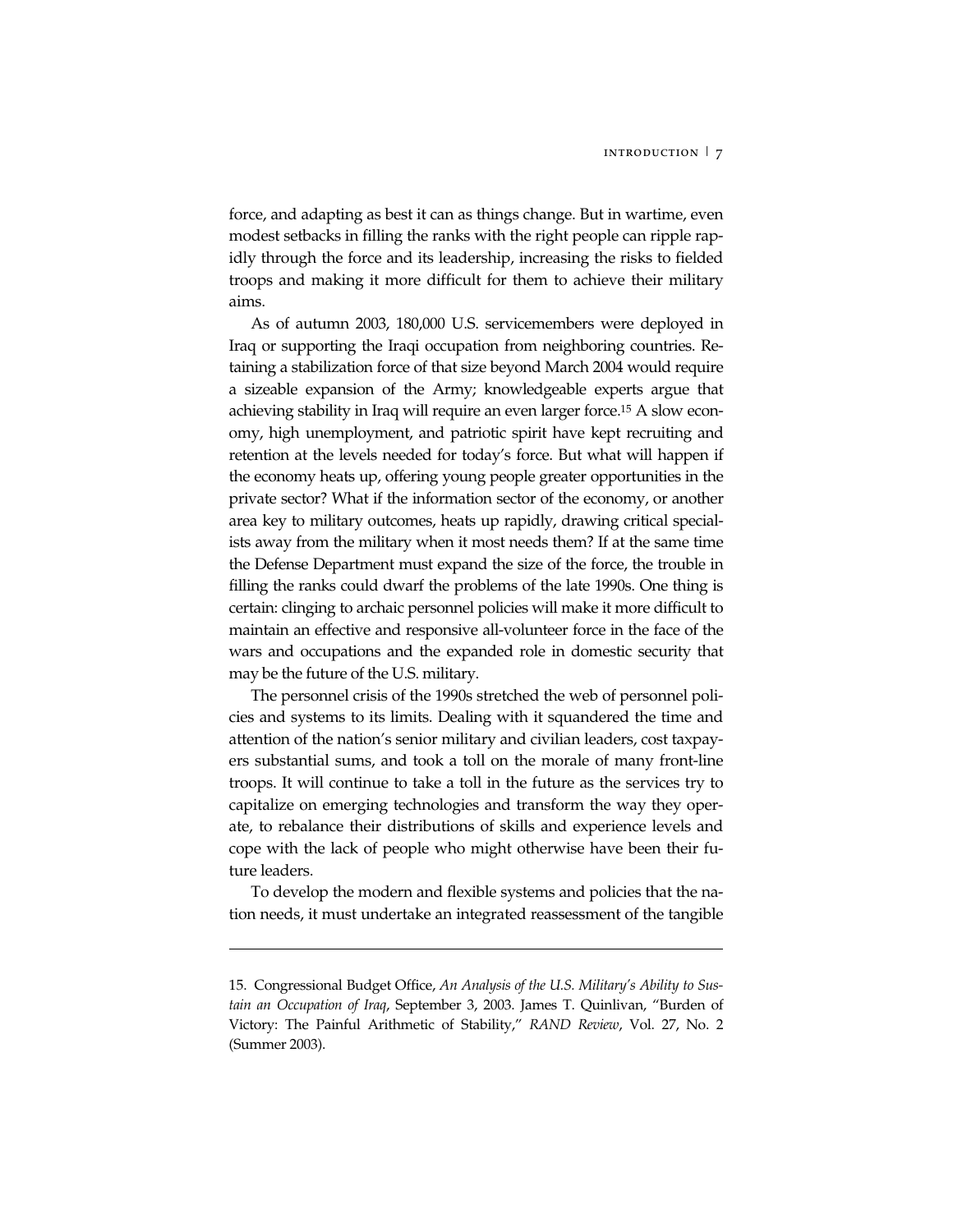rewards for service and the policies and structures that surround them. This book offers that reassessment.

This is not a book about saving money; rather it is a book about transforming the personnel system in consonance with ongoing transformations in military operations and technology, thus harvesting the maximum combat power from the money the nation spends. Most of its recommendations are offered as part of cost-neutral packages: the savings from one recommendation can offset the added costs of another. (Although a few of them might add to costs, the additions would be relatively small.)

The central purpose of the book's recommendations is to improve the long-term effectiveness of the incentives the nation offers to its men and women in uniform—effectiveness first and foremost in terms of military outcomes, but also in terms of career satisfaction, sound leadership, and competitiveness in labor markets. Such improvements might also save money in the long run by averting the crises that could cause national leaders to panic and throw money at piecemeal, inappropriate, and fundamentally ineffective solutions.

The remainder of this chapter begins with a sketch of the history of key policies related to military pay, benefits, and concepts of the military career. It continues with a brief look at today's military people and the policies under which they serve. It then introduces the main problems addressed in the book. It ends with a short tour of the book.

## *How We Got to Where We Are*

Some U.S. military personnel policies, such as the basic hierarchy of the ranks and notions of pay in kind, have their roots in centuries-old European tradition, while others stem from the U.S. Civil War, but most were established at the end of World War II by the Officer Personnel Act of 1947 (OPA 47).

For the United States, World War II was the last war of mass mobilization, which coupled the muscle of a vast conscript force with the powerful engine of American industrial strength to produce the military might needed for warfare on a massive scale. The decisions reflected in OPA 47 came in response to problems that the services experienced dur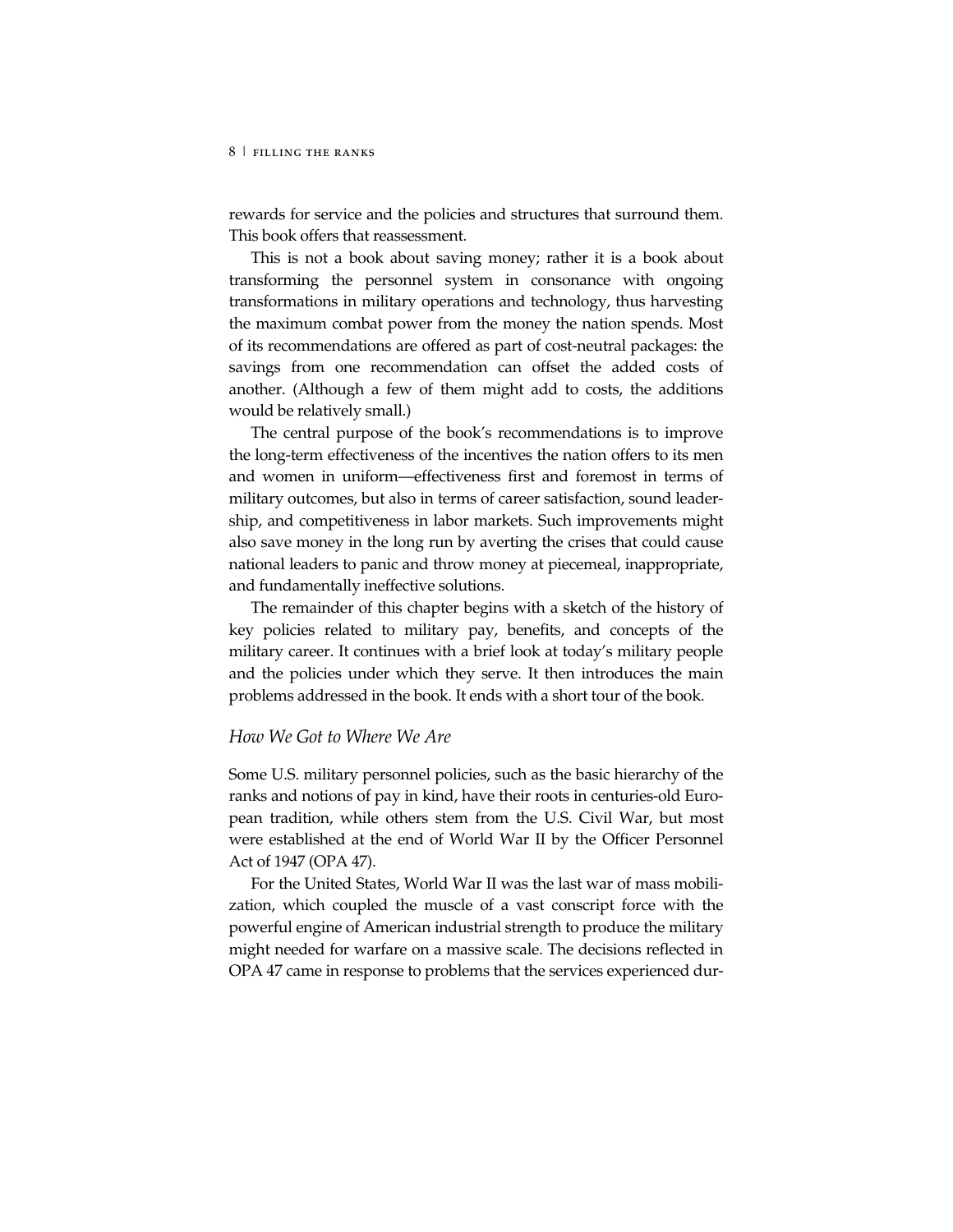ing that mobilization, and also to the particular challenges of the postwar demobilization.16

OPA 47 established the basics of the current military retirement system, and put in place a system of rules (called up-or-out rules or high year-of-tenure rules) requiring people to leave the service if they are not promoted in a timely fashion. It centralized authority within each service for rotating officers from job to job and moving them through the ranks. It set up an overall structure for the officer corps that allowed for large cadres of career officers in the middle ranks to lead the units that would be filled with conscripts if the nation mobilized for war. For officers, the system was designed to favor generalists over specialists.

By the early 1950s, however, the Cold War was underway, and the nation abandoned the mass mobilization strategy in favor of a doctrine of massive retaliation underwritten by a growing arsenal of strategic and tactical nuclear weapons. The United States scaled back the size of the armed forces and also dramatically reduced the capacity of the government's military-industrial holdings. Nevertheless, the personnel policies customized for the old mobilization strategy remained unchanged. Meanwhile, the military greatly expanded the infrastructure to support those policies, including on-base housing, retail stores, and hospitals.

The transition from a conscript military to the all-volunteer force in 1973 was accompanied by a revolution in military training, especially in the Army. To make military life attractive to volunteers, the Defense Department undertook widespread reform of some of its more annoying traditions that offered little in terms of real military strength (such as rising at reveille whether or not there was a duty to be performed so

j

<sup>16.</sup> During the war, the services had found their cadres of mid-level officers far too small for the responsibility that landed on their shoulders to train and lead the massively expanded forces required upon mobilization. Fearing a repeat of the disorder that large-scale mobilization could bring, the service chiefs sought through OPA 47 to expand the middle ranks with officers who could lead a much larger force if necessary. See Edward N. Luttwak, *The Pentagon and the Art of War* (New York: Simon and Schuster/Institute for Contemporary Studies, 1984), Chapters 6 and 7; John C.F. Tillson, "It's the Personnel System," in Donald E. Vandergriff, ed., *Spirit, Blood, and Treasure* (Novato, Calif.: Presidio Press, 2001), Chapter 4.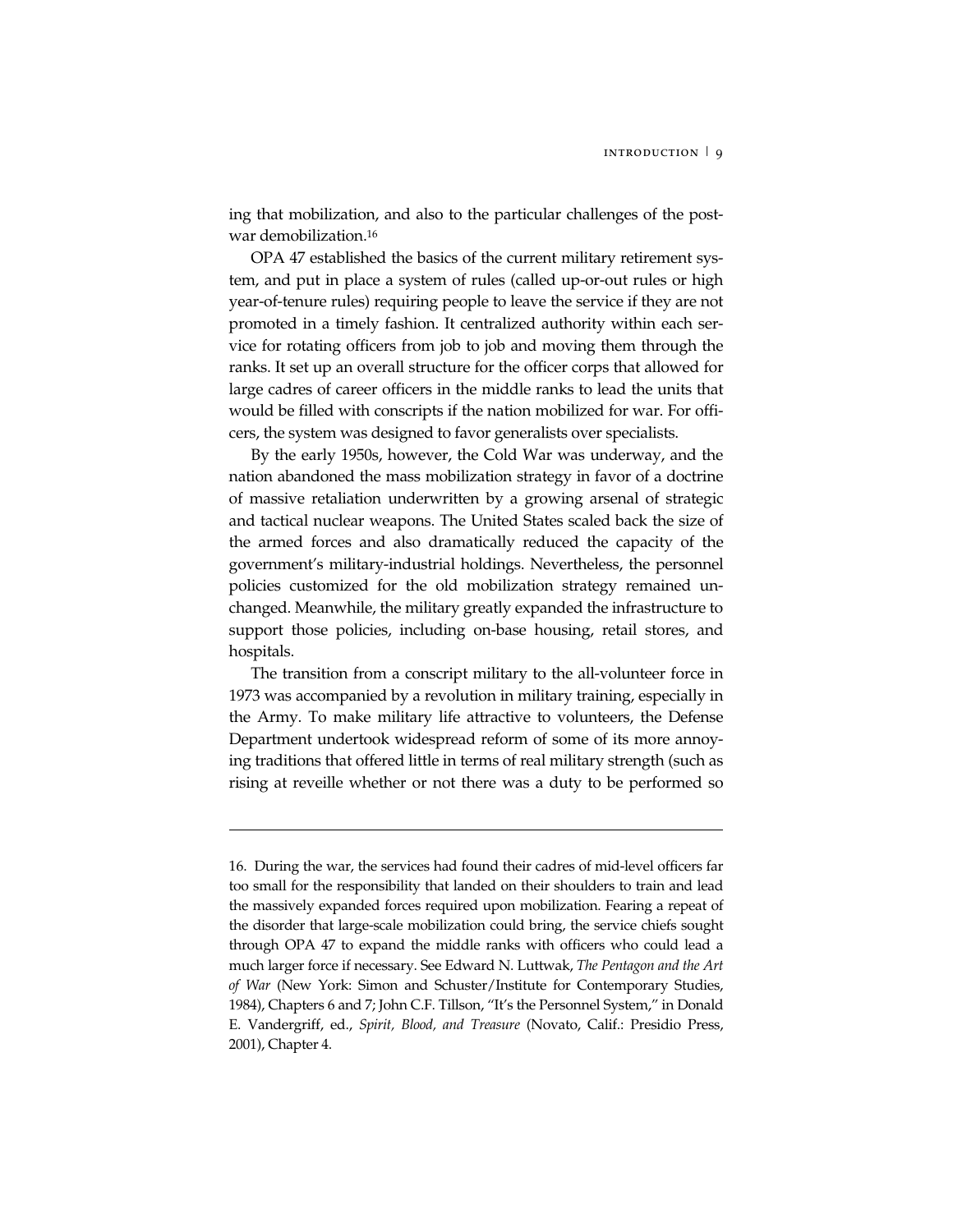-

early). There were some adjustments in reward and management systems: higher starting pay to attract recruits, increased emphasis on careers and educational programs, and a greater focus on the needs of families. In most ways, however, personnel systems still bore a strong resemblance to those adopted at the end of World War II.

The end of the Cold War and the terrorist attacks of September 11, 2001, transformed the strategic landscape.17 The Department of Defense and all four services now embrace ambitious plans to revolutionize the way wars are fought and reinvent their organizational structures. All seek to transform themselves to take more advantage of modern information systems and to rely less on the slow and heavy units and systems they have today.

In addition, since the 1940s, vast demographic, social, and economic changes in America mean that the supply side of the military personnel equation has become far different. America's youth are much more likely to enter college right after high school than the previous generation, and the earnings gap between those who go to college and those who do not has widened dramatically. The generation that fought in World War II is passing away, and growing numbers of young people thus have no close connection to people who have served in the military. A growing share of the U.S. population was born abroad, and English is the second language for increasing numbers of Americans. Women participate in the work force in far greater numbers, and military spouses are substantially more likely to work outside the home than they were. Individuals' expectations about careers and professions have also changed with growing labor mobility and corporate restructuring.<sup>18</sup>

Despite those enormous changes in the military setting, there has been virtually no change in the system of tangible rewards for military

<sup>17.</sup> Andrew Krepinevich, "The Changing Strategic Landscape," supporting paper for this project, April 2003. In addition, see Steven Kosiak, Andrew Krepinevich, and Michael Vickers, *A Strategy for a Long Peace* (Washington, D.C.: Center for Strategic and Budgetary Assessments [CSBA], January 30, 2001); Williams, *Holding the Line*.

<sup>18.</sup> William Butz, "The Supply Side: America's Future Demographic and Economic Landscape," supporting paper for this project, April 2003; and review comments by James Hosek.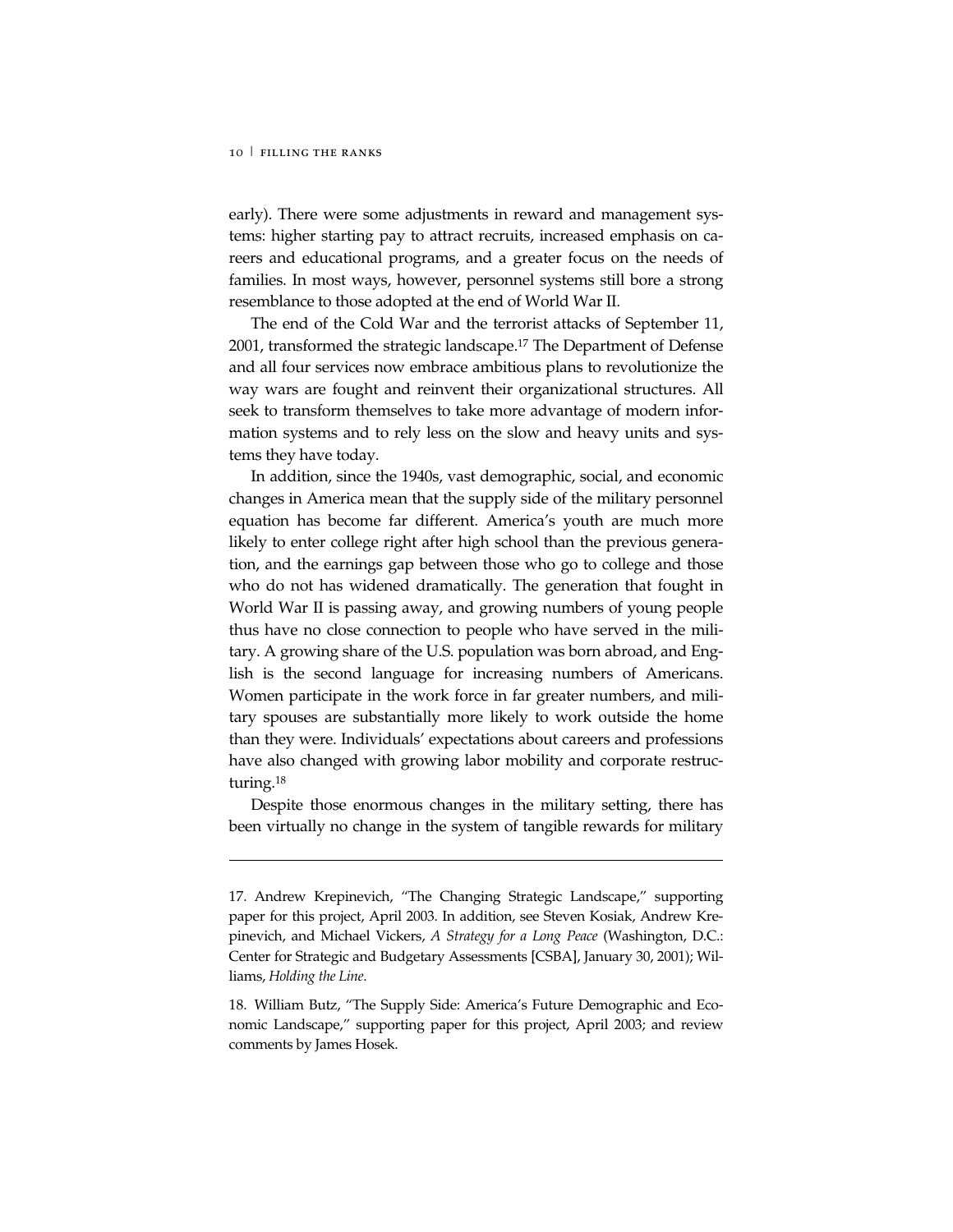service. Even the recruitment and retention problems of the late 1990s spurred very little change in the underlying system.

## *Where Things Stand Today*

-

Even after shrinking by about one-third at the close of the Cold War, the military is the largest employer in the United States. Nearly 1.4 million men and women serve in the active-duty forces today. Another 1.2 million serve in the reserve components.19 In addition, the Defense Department employs some 650,000 civilians for jobs ranging from maintenance and clerical work to the high-level leadership in the Pentagon.20

Commissioned officers, who typically have at least a four-year college degree, make up about 15 percent of the active force; enlisted members, typically high school graduates who increasingly have some college experience, comprise about 84 percent. Warrant officers, usually senior technicians or specialists who do not take on the command responsibilities of commissioned officers, constitute the remaining one percent. Appendix A provides an overview of the numbers, to give the reader some feel for who those men and women are.

The nation needs capable people to join and stay in the military, work hard, and accept the travails of military life. It must also motivate people to leave when their services are no longer desired: to trim the least capable from the force, to put young people into jobs where youth is an important factor, to create opportunities for others to move up, and to keep military service from becoming a sinecure. To achieve those ends, the government provides a wide variety of tangible rewards and incentives. They include monthly pay, government-provided housing and meals, or an allowance toward the cost of obtaining them from the private sector, and benefits including health care, child care, and government-subsidized groceries. In addition, the government provides health, educational, and other benefits for veterans and a generous re-

<sup>19.</sup> The DoD reserve components include the Army and Air National Guard and the Army, Naval, Marine Corps, and Air Force Reserves. Of the 1.2 million reservists, about 880,000 are in the Selected Reserve and paid to train or work. The remainder are in the Individual Ready Reserve.

<sup>20.</sup> This book focuses on people in uniform; it does not examine policies related to civilian DoD employees.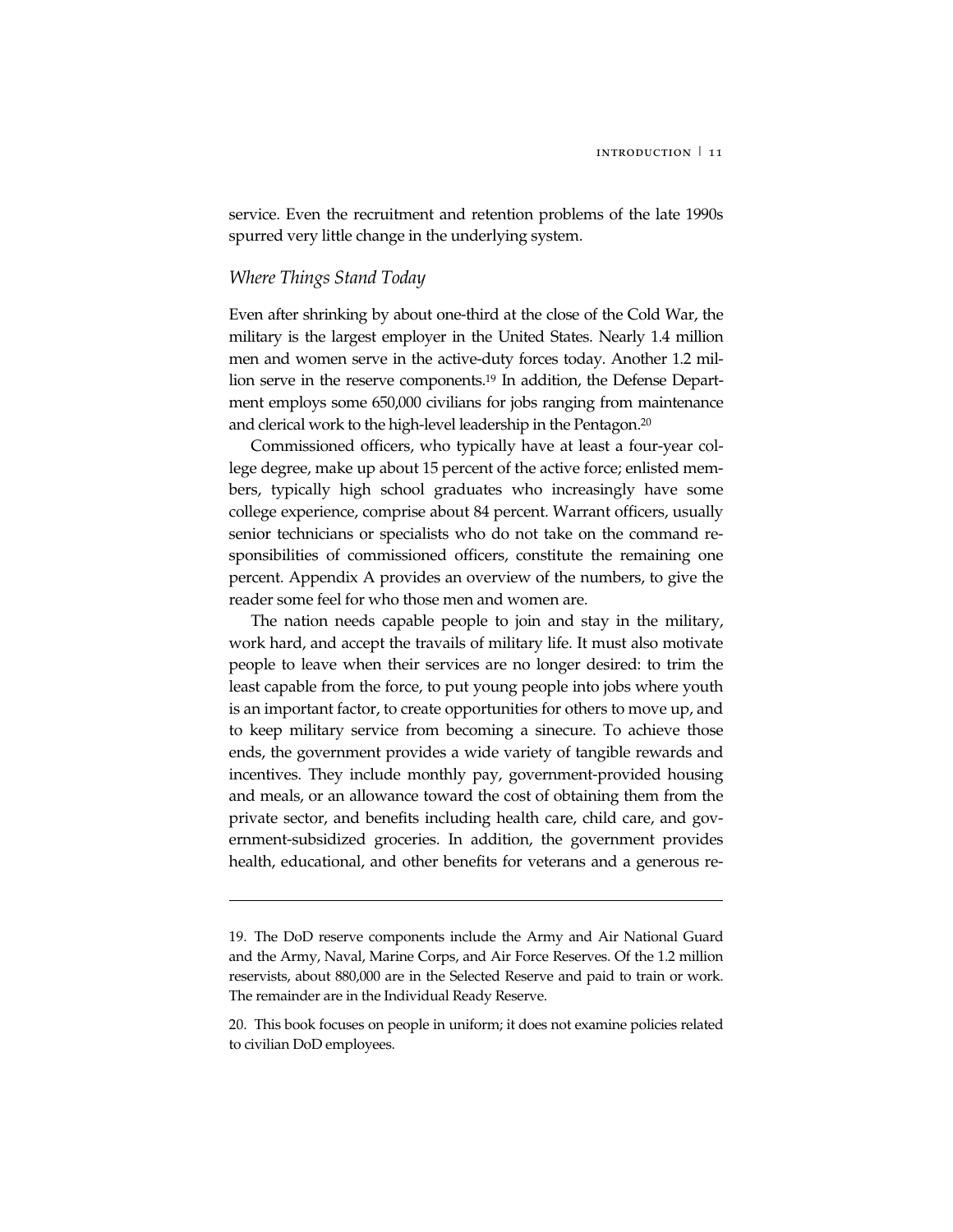j

tirement pension and health care benefit for those who serve for twenty years or more. The military also offers its members training in skills that will be valuable in the private sector.

Of course, the military is not just any employer subject to the economic tugs of the marketplace. Members entering the military join a unique profession with its own special traditions and expertise. For many who serve, tangible rewards such as pay and benefits may seem less important than intangible incentives such as patriotism, a shared sense of purpose, group solidarity, and a sense of calling. As important as those intangible rewards may be, however, pay and benefits are crucial incentives. For example, a 1999 survey of officers and enlisted people found that compensation was a key decision factor both for people thinking about staying in the military and for those considering leaving.21

Getting the tangible rewards right is critically important from a fiscal point of view. In 2002, the Defense Department spent more than \$100 billion on pay and benefits for military personnel and retirees, an amount that accounted for roughly 30 percent of the Defense Department's entire \$346 billion budget and was about as much as it spent to develop and purchase military equipment. In addition to those elements that are part of the Defense Department's budget, veterans' health care and other benefits, and the tax advantage to servicemembers on part of their compensation, cost the nation another \$33 billion. This brings the total annual cost of supporting military personnel to about \$140 billion, more than three times as much as today's total federal spending for homeland security.

The wars in Afghanistan and Iraq in 2001–03 provided a glimpse into the extraordinary diversity of skills the military will need to fight the wars of the future. Special forces and infantry troops, tank and artillery crews, helicopter and fighter pilots, and their commanding officers conducted combat operations. Aircraft and ship mechanics, computer network managers, communications experts, space system operators, and other high-tech specialists supported the fight. So did large numbers of people in other occupations such as cooks, truck drivers, stock clerks, purchasing officers, financial experts, and payroll specialists. Other specialists also served in supporting roles, including doctors,

21. General Accounting Office, *Military Personnel: Preliminary Results of DoD's 1999 Survey of Active Duty Members* (GAO/T-NSIAD-00-110, March 8, 2000).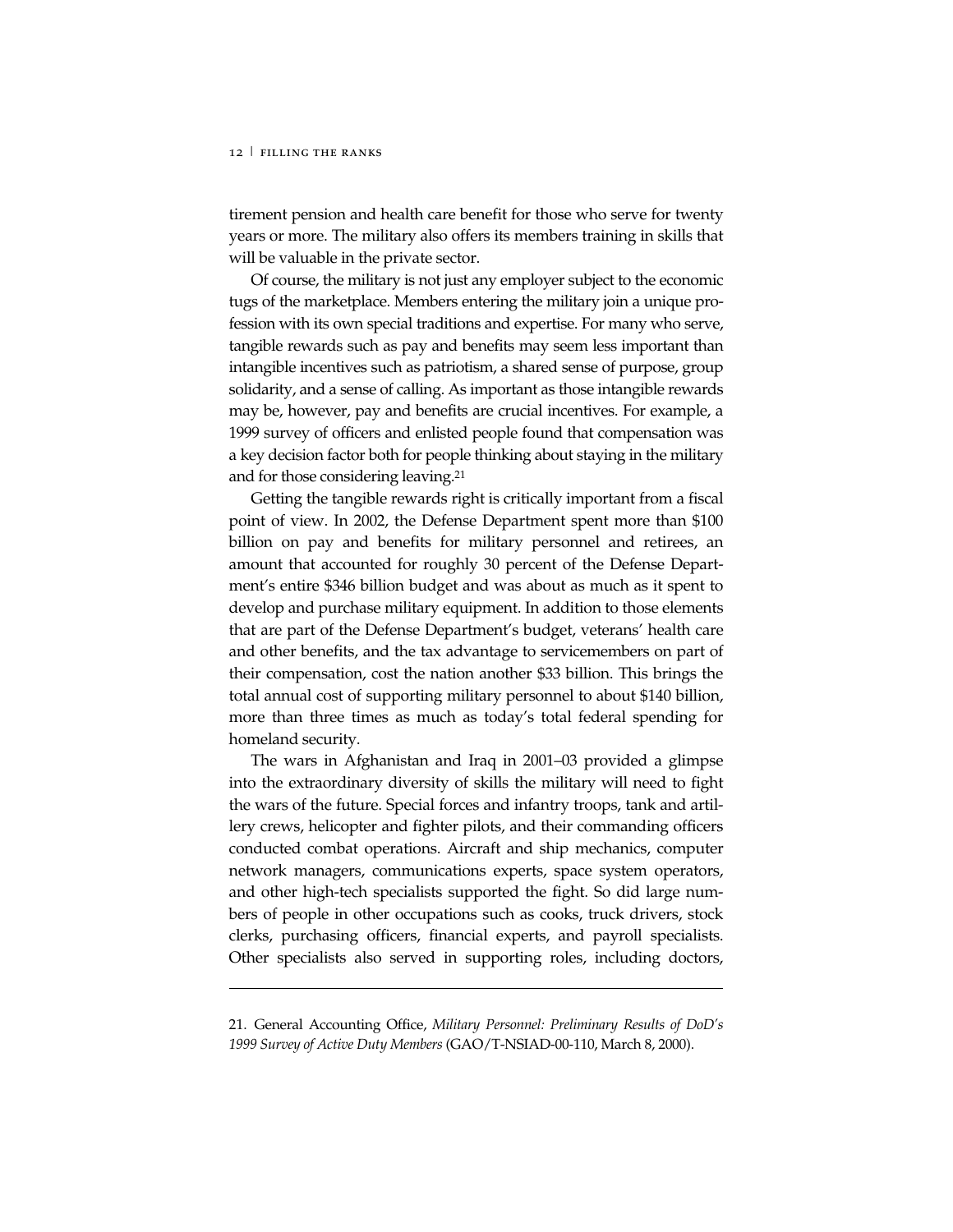lawyers, clergy, unmanned aerial vehicle controllers, and tanker and transport pilots.

Images of future transformation have profound implications for the people of tomorrow's military. On the battlefield, the wars of the future will require that lower-ranking officers and enlisted personnel have greater technological expertise, and will place far greater responsibility on their shoulders. Future fights will also require experienced, technically savvy people to maintain high-tech equipment, manage computer networks, and troubleshoot command and control systems. Bringing to fruition the technological innovations that enable the new ways of fighting will also mean devolving and distributing authority across a cadre of acquisition personnel who must be highly innovative and adaptive, able to see problems coming, explore new technologies, and develop creative solutions. At the same time, however, the services are still likely to need people in a host of relatively unskilled occupations.

It has never been easy to attract and keep a force of great occupational diversity and to shape careers in a way that benefits the individual member and at the same time serves the interests of the military as an institution. Doing so with today's inflexible pay and personnel systems, in the strategic, demographic, labor, and economic context of tomorrow, will be all but impossible.

Early in the Bush administration, Secretary of Defense Donald Rumsfeld signaled his intent to reform military and civilian personnel policies in the Defense Department. A key department review panel led by Admiral David Jeremiah (ret.) during spring 2001 called for fundamental change.22 David S.C. Chu, the undersecretary of defense for personnel and readiness, made personnel system modernization a key item on his agenda. In the spring of 2003, Secretary Rumsfeld sent Congress a legislative proposal for sweeping reform of pay and personnel policies for the Pentagon's civilian workforce that included some military personnel reforms. Independent panels and experts have also called for reform.23

j

<sup>22.</sup> Admiral David Jeremiah (ret.), Department of Defense News Transcript, "Special DoD News Briefing on Morale and Quality of Life," June 13, 2001.

<sup>23.</sup> See, for example, David S.C. Chu and John P. White, "Ensuring Quality People in Defense," in Ashton B. Carter and John P. White, eds., *Keeping the Edge: Managing Defense for the Future* (Cambridge, Mass.: MIT Press, 2001); The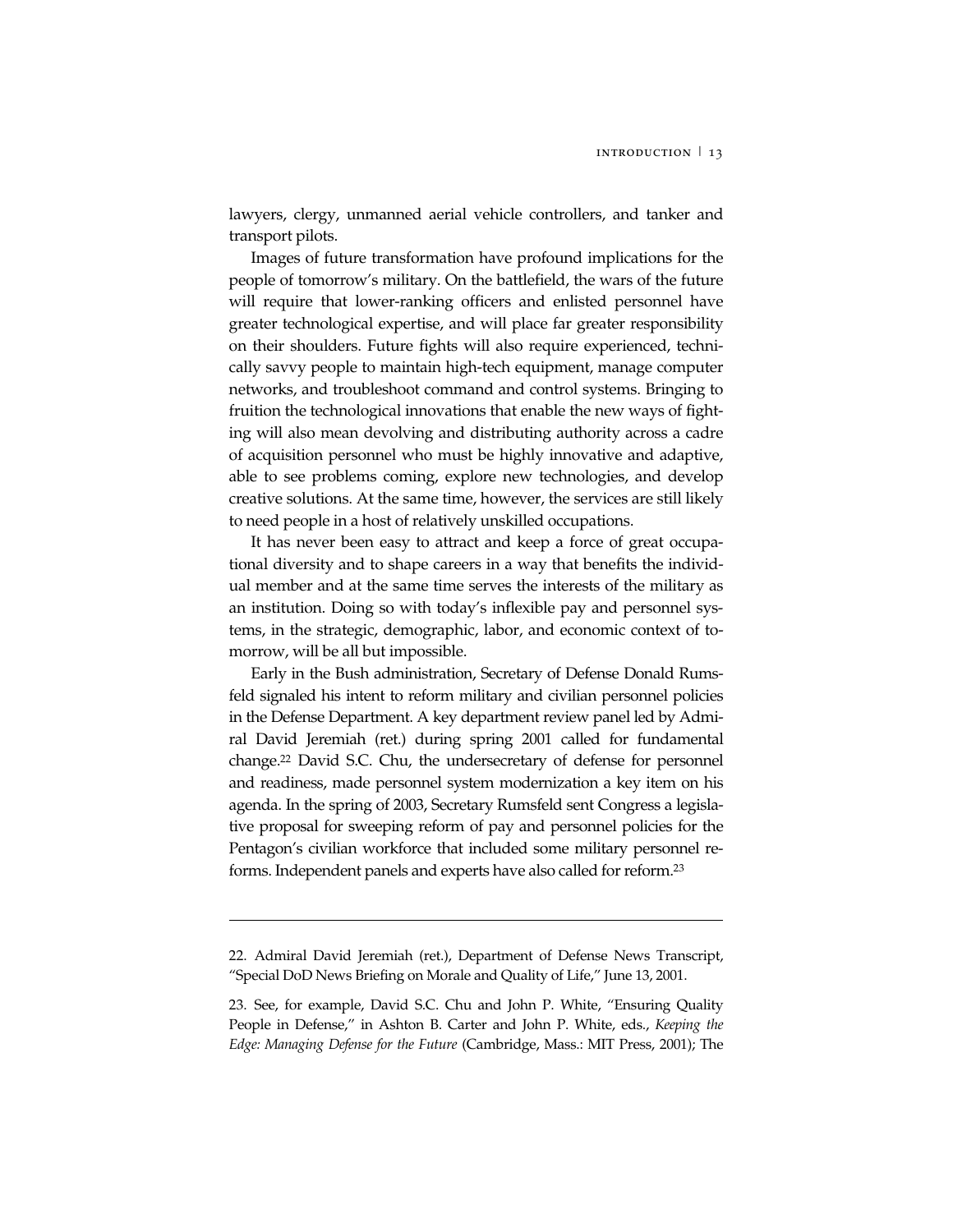Unfortunately, as history shows, change will not be easy: attempts to reform military personnel policies encounter obstacles rooted in tradition, institutional culture, and politics. The emotionally charged nature of pay and benefits and the wide variety and influence of stakeholders make personnel policies particularly difficult to change. Past efforts at reform have generally met with failure; the retirement reform of 1986, for example, was difficult to institute and ultimately overturned. Nevertheless, change is critical.

## *Problems with Today's Policies*

This section explores the key problems that are addressed in later chapters. The discussion highlights problems in eight areas:

- outmoded expectations for enlisted recruits;
- short and inflexible officer career paths;
- an outdated and inflexible retirement system and tenure rules;
- too little variation in cash pay;
- counterproductive assignment mechanisms;
- continued Cold War policies in a vastly changed Guard and Reserve;
- the cost-ineffective hodge-podge of goods and services provided to members as part of the compensation package; and
- outdated and fragmented delivery of support and services to military families.

The remainder of this section briefly outlines the nature of each of these problems.

IMAGES OF THE ENLISTED RECRUIT ARE OUT OF DATE

j

Recruiting mechanisms, entry levels, pay scales, and career paths for the active-duty enlisted force are all built around the notion that those en-

United States Commission on National Security/21st Century, *Road Map for National Security: Imperative for Change; The Phase III Report*, February 15, 2001.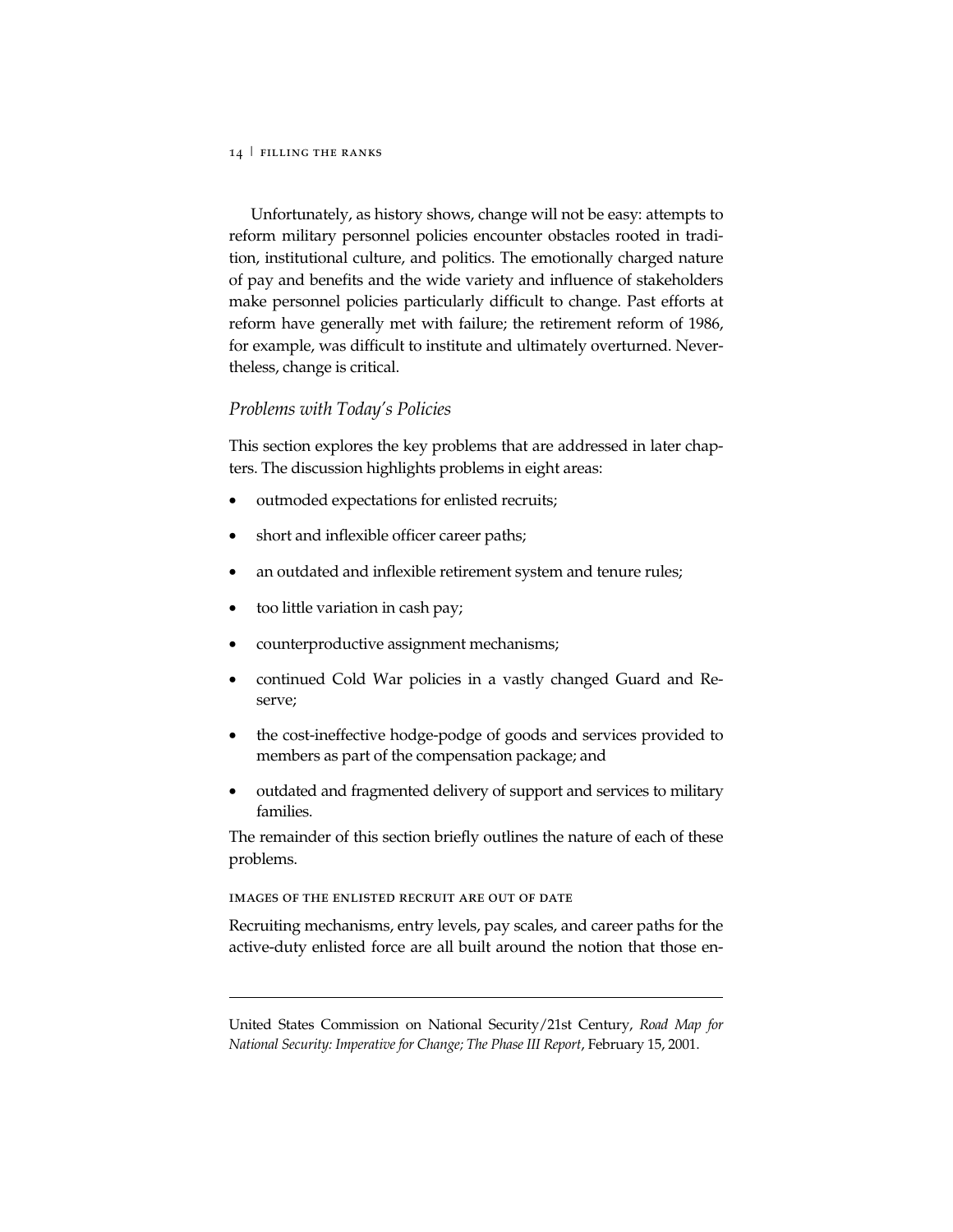tering the force are high school graduates with no post-secondary education or experience, looking to the military for training in an occupational specialty. Recruiters often shy away from college campuses, and their sales pitch emphasizes the value of the training the military can provide. Recruits enter at the lowest rank—private in the Army, airman basic in the Air Force—and their starting pay is largely unaffected by prior training or experience. (See Appendix B for a display of ranks and pay grades in the four services.) The military generally assumes that its recruits are blank slates, and runs its own schools to train welders, dental technicians, machinists, broadcast experts, graphic designers, laboratory technicians, drafting specialists, computer programmers, electricians, computer equipment repairers, court reporters, and a host of others.

However, an increasing number of America's young people go on to college or technical school after graduating from high school. Many of them could thereafter bring valuable skills to the enlisted force, but rigid entry pay structures can make it difficult to entice them to serve. Clinging to a vast training infrastructure designed for another time compounds the problem. Updated pay and training policies are called for.

#### CONCEPTS OF THE OFFICER CAREER ARE NOT FLEXIBLE ENOUGH

Compared with career patterns in other militaries, the American officer career is quite short. Because the retirement system offers a generous and immediate pension after twenty years of service, most career officers depart when they are still in their early forties. But fitting all the jobs expected of an officer into such a short career can be an enormous challenge. The Goldwater-Nichols Act of 1986 exacerbated the problem by requiring officers to serve for several years in joint positions in order to be considered for promotion to general or admiral; such joint duty can cut heavily into the time an officer has to take up all the other positions expected in a career.

Outmoded, inflexible policies lead to another problem for the military: officer turbulence. Under mobilization-motivated rules derived from OPA 47, the military keeps far more officers in the middle ranks than are required to lead the number of units in the force. Yet most of them are expected to serve in specific positions at increasing levels of command in order to have a reasonable expectation of being promoted. As a result, there are always too many people chasing those few posi-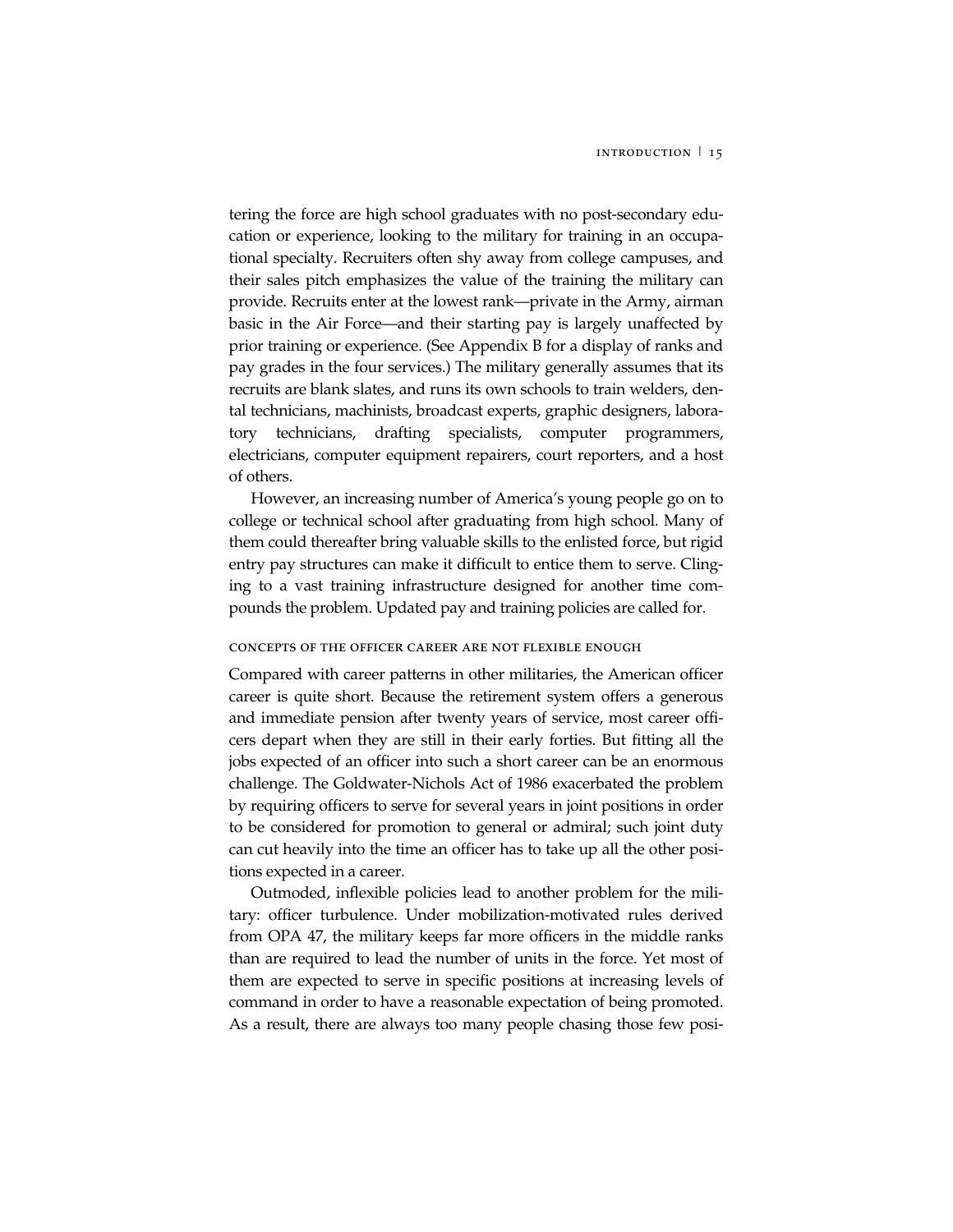j

tions. To ensure that as many people as possible get a chance at those jobs, the services rotate people through them as quickly as possible. The resulting turbulence makes nearly everyone unhappy: officers who want the opportunity to lead find their command tours cut short to give others a chance at key jobs; officer specialists who would rather spend time in their specialty areas typically must take up command assignments to be promoted; their families are disrupted by frequent moves; and enlisted people must constantly adapt to changes in leadership.24

Short, inflexible careers are already causing serious problems. For example, Army retention figures for captains plummeted in recent years at least in part because of turbulence in assignments and dissatisfaction with the rotation system.<sup>25</sup> We risk a decline in the quality of a generation of future military leaders as a result.26 Problems stemming from today's officer career paths will grow as the armed forces seek to transform the way they fight.27

## THE RETIREMENT SYSTEM AND TENURE RULES ARE OUTDATED AND **INFLEXIBLE**

Today's retirement system, which also dates to OPA 47, in many ways resembles the pension schemes of state governments or large private firms of the mid-twentieth century. The system provides an immediate lifetime annuity for servicemembers who stay on active duty for at least twenty years. Those who leave before twenty years receive no pension. The retirement system serves as an old-age benefit for those who be-

26. Lewis, "Army Transformation, The Exodus, and the Cycle of Decay."

27. Such reforms as the Army's Officer Personnel Management System XXI (OPMS XXI) address some of the problems, but do not go far enough.

<sup>24.</sup> Luttwak, *The Pentagon and the Art of War*, Chapter 6; Tillson, "It's the Personnel System." Secretary of Defense Donald Rumsfeld put the problem of officer career turbulence for the most senior officers at the top of his agenda. His spring 2003 legislative package would lengthen the time senior officers spend in key jobs, end mandatory retirement of generals and admirals, and increase retirement pay for those who serve beyond 30 years.

<sup>25.</sup> John Tillson, "Reducing the Impact of Tempo," briefing, Institute for Defense Analyses, January 23, 2003; Mark R. Lewis, "Army Transformation, The Exodus, and the Cycle of Decay," unpublished article (copyright Mark R. Lewis), December 31, 2002; interview with Lt. General Trefry.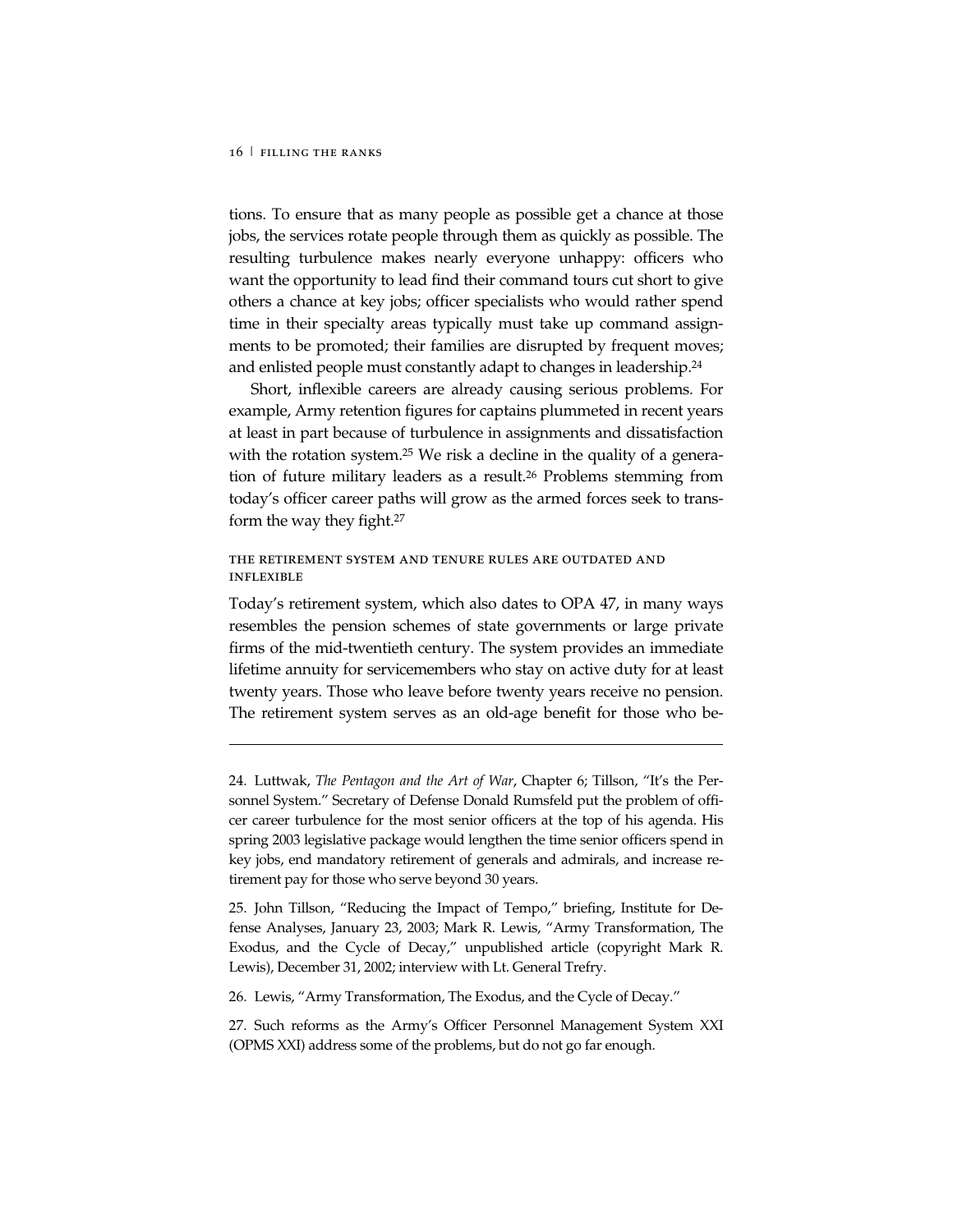come entitled to it, and also as a retention tool, a generous incentive for people to stay in until the twenty-year point. Then, however, because the pension begins immediately upon retirement, it is a major incentive for members to leave.28 The system stands in stark contrast to the flexible, portable, early-vesting systems of today's corporate world or even of the Defense Department's civilian workforce.

In addition to the carrot of retirement, the services have a stick they can use to force members to leave: "up-or-out" rules that require individuals to quit active duty if they are not promoted according to a fairly rigid schedule.29 (Appendix C displays the current up-or-out points for enlisted members.) The retirement system and the up-or-out rules are meant to work together as a force management tool: up-or-out rules permit the services to remove members not suited for higher-level positions, and at the same time to manage the size of the cohort at each rank. The retirement system induces people who survive the up-or-out system to stay in for twenty years, but also rewards them generously for leaving at that point, so that younger members can move up to take their places. Unfortunately, however, both the up-or-out rules and the retirement system are unduly rigid: they induce members to stay or leave without regard to occupation or skill, or how much (or little) the service may need them.

For obvious reasons, the services put a higher premium on youth and vigor in some occupational areas than in others, while evidence from the private sector shows that people with technical skills become increasingly valuable as they gain experience, and those in lowtechnology occupations typically do not. However, today's policies make no distinction between an infantry soldier, whose youth can be an extremely desirable asset, and a computer network troubleshooter, whose skill generally continues to grow with experience. In fact, the in-

-

<sup>28.</sup> Beth J. Asch and John T. Warner, "Should the Military Retirement System be Reformed?" in J. Eric Fredland, Curtis Gilroy, Roger D. Little, and W.S. Sellman, *Professionals on the Front Line: Two Decades of the All-Volunteer Force* (Washington, D.C.: Brassey's, 1996).

<sup>29.</sup> For the officer corps, the up-or-out rules are embodied in law and stem from OPA 47. For the enlisted force, they are set by the service secretaries. "Up-orout" policies for enlisted people go by different names in the official lexicons of the services; for example, "retention control point" in the Army and "high year of tenure" in the Air Force.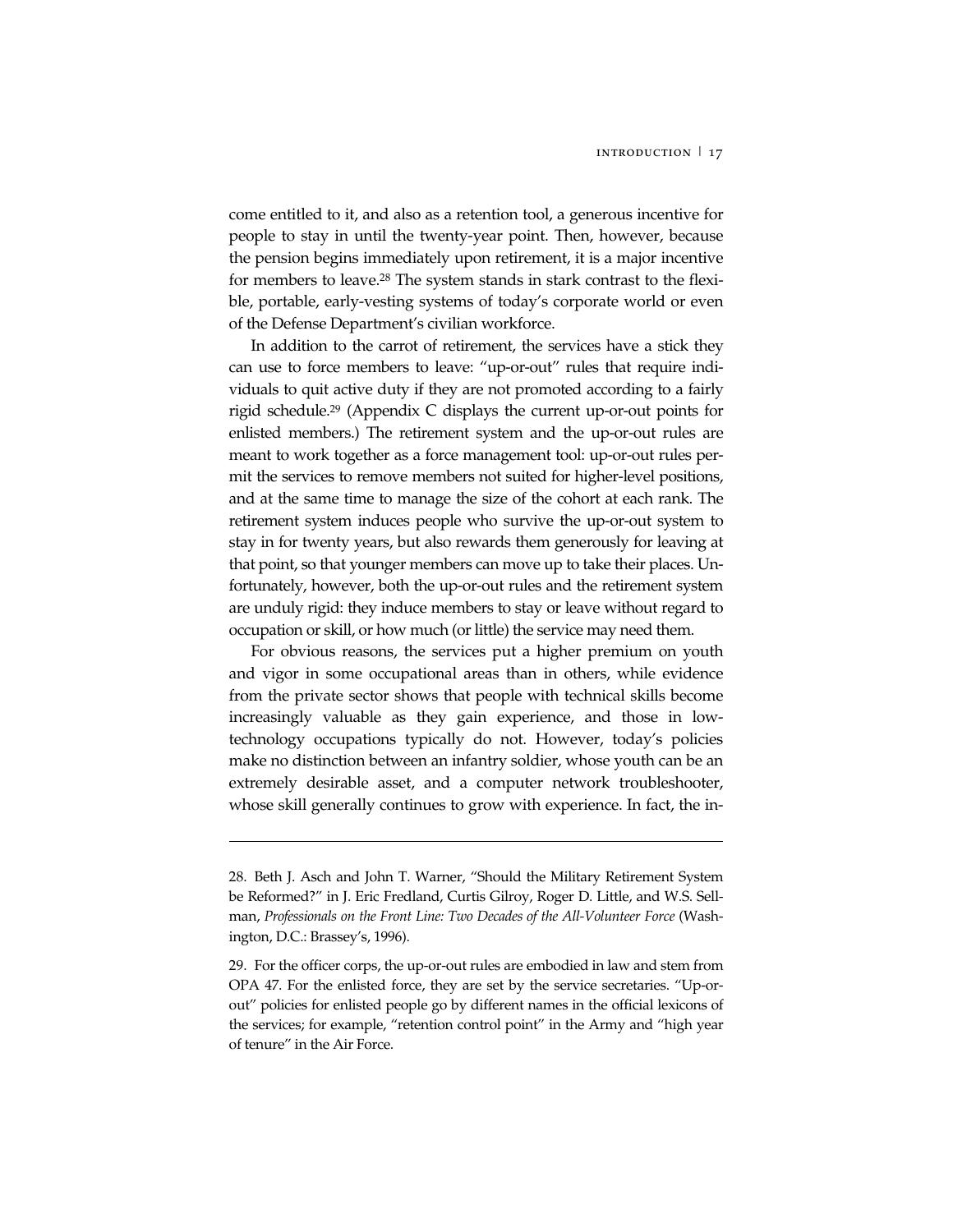-

centive structure created by the retirement system works against the best interests of the services: the infantry soldier has fewer prospects on the outside than the network troubleshooter, and is therefore more likely to see staying in the military for twenty years as an attractive option. Thus, retirement and up-or-out policies that treat people the same regardless of occupation cause the military to keep many people after they should leave, and to lose others just as their expertise becomes most useful.30 A new, more flexible model is needed.

#### THERE IS TOO LITTLE VARIATION IN CASH PAY

With some notable exceptions, a servicemember's cash pay does not depend on his or her occupation. Rather, it is determined largely based upon rank, length of service, family status (whether he or she is married or has children), and location of work. The rigidity of the pay structure can make it difficult to reward individuals whose skills would bring top dollar in the private sector or whose contributions inside the military are particularly critical without also, at great expense, increasing the pay of all servicemembers.

The myths surrounding cash pay are many. For example, it is conventional wisdom that paychecks are the same for all members of a given rank and year group. In fact, the paychecks of any two members who entered in the same year, have the same rank, and are serving sideby-side are unlikely to be equal. Their paychecks can differ, for example, because one is single and the other married; because one lives in military housing and the other rents an apartment in the private sector; because one receives a reenlistment bonus or special pay for a duty or skill that the other lacks. What is the same for both of them is "basic pay," an amount set annually by law and displayed for all to see in a pay table organized by rank and years of service. The openly displayed pay table allows the services to preserve the myth that everyone earns the same amount.

Traditionalists argue that one-size-fits-all pay creates a sense of equity that leads to organizational solidarity. They also say that varying pay according to skill or performance could erode good order and dis-

<sup>30.</sup> See Chapter 6 by Donald Cymrot and Michael Hansen. See also Beth J. Asch and John T. Warner, "Should the Military Retirement System be Reformed?" in Fredland, et al., *Professionals on the Front Line* .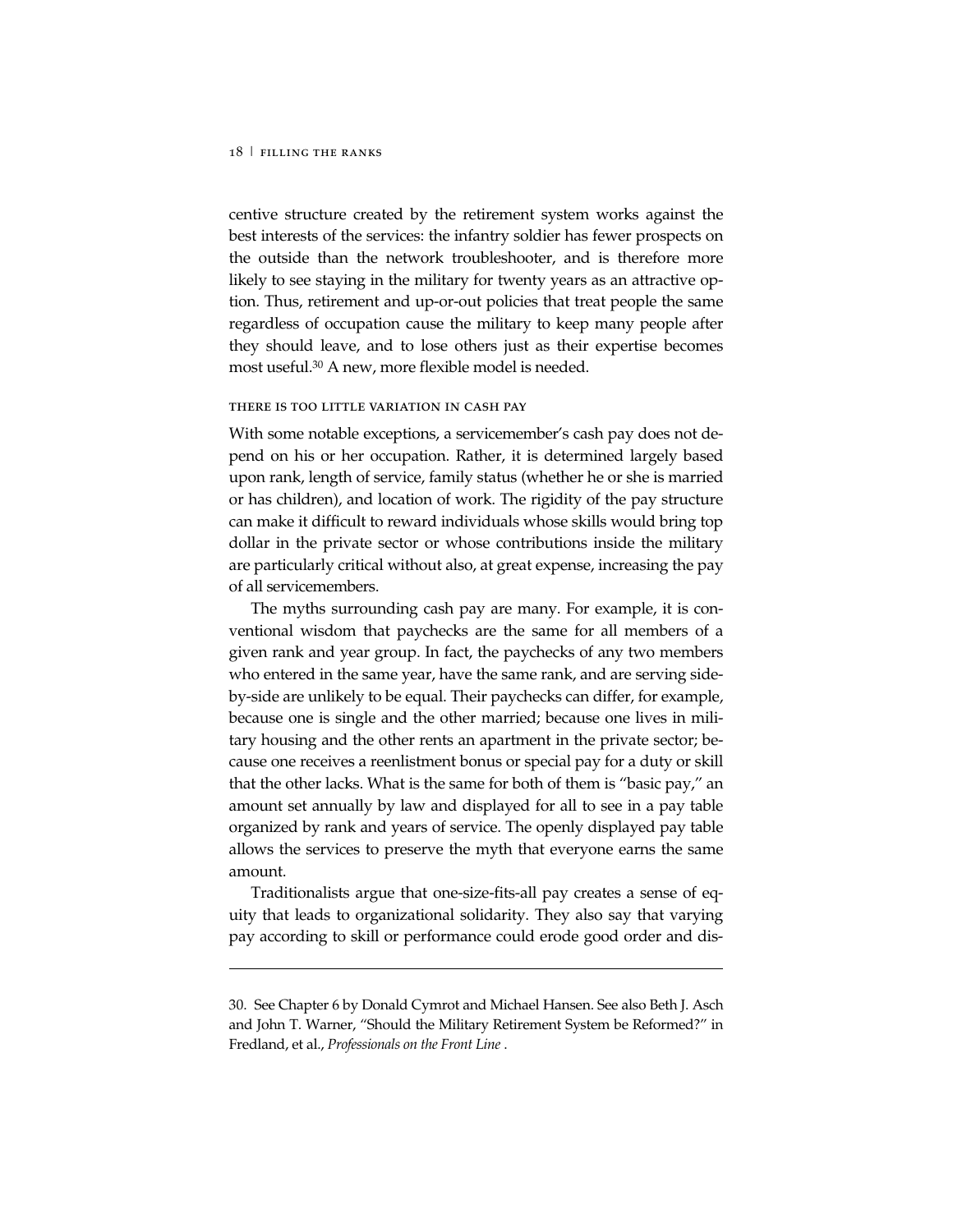cipline by putting more money in the pockets of subordinates than of their superiors. Existing bonus programs contradict those myths, however. For example, on a Navy submarine, reenlistment bonuses can put thousands of dollars more per year in the pocket of a nuclear electronic technician than a mess specialist, yet the two work in close quarters and face the same dangers, with no apparent lack of solidarity or discipline.

Concerns about internal pay equity and pay compression arise in private firms too. Nevertheless, the private sector typically pays competitive wages to valuable employees rather than risk having them hired away by other firms, even if that means those employees earn more than their coworkers or more than the boss. As a result, there is much more variation in pay within private-sector firms than in the military.31

Bonuses and special pays make for some pay separation across occupations. As currently used, however, bonuses and special pays comprise only a tiny fraction of the total tangible incentives provided to servicemembers, and most are concentrated in a very few specialties, such as medicine, aviation, and Navy nuclear specialties.<sup>32</sup> A particular shortcoming that is of increasing importance is a lack of special pays for information specialists, even though talented information specialists might earn twice as much or more on the outside as the cooks and clerical workers who take home the same military paychecks.<sup>33</sup> When rewards are that skewed in outside labor markets, the government cannot get the leverage to attract and keep people with the skills it will need in the future unless it can tailor more of its rewards.

#### ASSIGNMENT MECHANISMS CAUSE UNNECESSARY PROBLEMS

Although members volunteer for military service, they are assigned to duties according to the needs of the service. Typically, active-duty peo-

-

<sup>31.</sup> Beth J. Asch, James R. Hosek, and Craig W. Martin, *A Look at Cash Compensation for Active-Duty Military Personnel* (Santa Monica, Calif.: RAND, 2002), p. xv.

<sup>32.</sup> Ibid., pp. 8–10.

<sup>33.</sup> For private-sector earnings, see the Bureau of Labor Statistics web site, <www.bls.gov>. Enlisted pay for an IT specialist is virtually identical to the average across other military occupations at every year of service. Asch, Hosek, and Martin, *A Look at Cash Compensation for Active-Duty Military Personnel*, p. 24.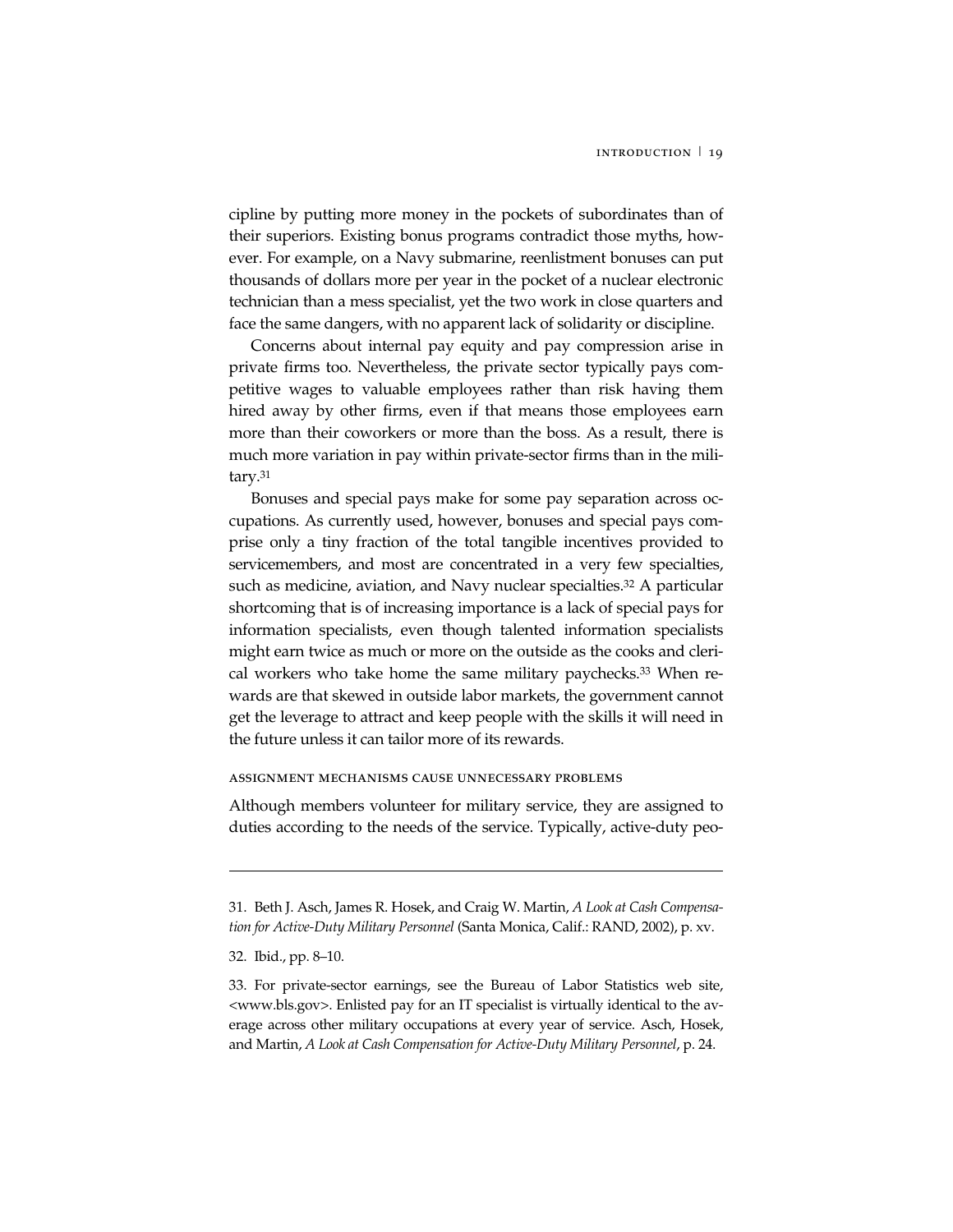-

ple are offered some choice in the matter. Nevertheless, all the jobs even the dirtiest work in the least desirable locations—ultimately must be filled by somebody, and the least attractive ones are meted out by the services' assignment offices, sometimes coupled with informal promises that better positions will follow. Yet some people are more willing than others, or more able because of their family situations, to take on such duties, and might do so comfortably if offered appropriate financial incentives.

Today's assignment policies may be reducing motivation needlessly across the force and prompting good people to leave the service over being sent to jobs that others would have done willingly. A system that took greater advantage of individual preferences and that better tailored economic incentives to fill more assignments with volunteers could improve retention and motivation across the force.

#### POLICIES FOR THE GUARD AND RESERVE ARE STILL TUNED TO THE COLD WAR

After the Cold War ended, the nation transformed the way it uses the Guard and Reserve. Rather than a genuine reserve, to be tapped only in major emergencies, the reserve components (RC) have become a ready source of units and people for peacekeeping and humanitarian interventions. The events of September 11, 2001, ushered in another round of change. Today, the Guard and Reserve play key roles in homeland security, take over the stateside duties of deployed active forces, contribute to the occupation in Iraq, and more, while still training for major combat operations.

Since September 11, 2001, 300,000 members of the reserve component have been called to active duty at least once; more than 30,000 of them are into their second year of mobilization. The strain of long and frequent callups is reflected in lowered morale and is beginning to show up in recruiting shortfalls and in shortages of junior officers.34 Nevertheless, even as

<sup>34.</sup> David Josar, "Voices on the ground: Stars and Stripes surveys troops on morale in Iraq," *Stars and Stripes* European edition, Wednesday, October 15, 2003; Dave Moniz, "Guard, Reserve short on recruits," *USA Today*, June 9, 2003; Dave Moniz, "Realities push Bush back to U.N.," *USA Today,* September 3, 2003; Major General Raymond F. Rees, "Prosecuting the Global War on Terrorism," *2004 National Guard Posture Statement*, <www.arng.army.mil/publications\_resources/ posture\_statements/2004/index.html>.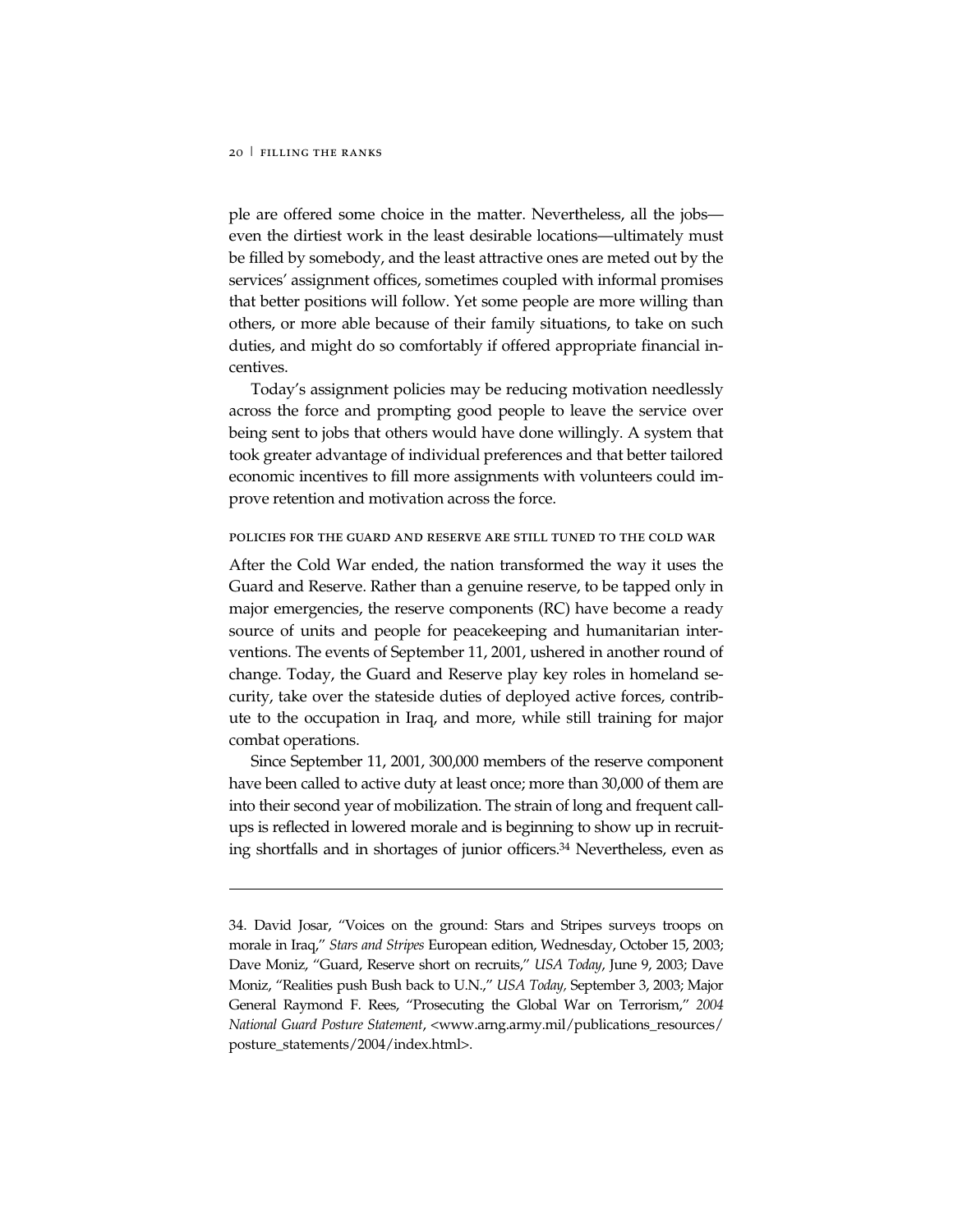the government calls increasingly upon the Guard and Reserve, a combination of laws and service policies create inappropriate incentives for individuals and decisionmakers. They also make things difficult for members of the reserve component and their families.

For example, members still earn more for a day of reserve training than they do for a day of active duty, making training time more financially attractive than active service. Bonuses and special pays, which could prop up recruiting and retention in hard-to-fill units and positions, are not widely used. Such skewed and insufficient incentives stand in the way of sustaining a reserve force that today shoulders more than its share of the burden of deployment. Other disparities in reserve compensation, such as housing allowances that accrue only when members are mobilized for more than 139 days or when they are deployed to contingency operations, can distort incentives for personnel managers trying to work with the system.

In addition, the structure of military benefits still presumes a reserve that trains part-time and is mobilized only rarely. As a result, when called to active duty, members often encounter transitional problems and extra expenses related to benefits such as health care. Those problems are especially hard on the families of reservists; if not fixed, they have serious implications for future morale and retention.

The Cold War mentality also applies to the basic model of reserve service and training. Increasingly, the old model of one weekend per month and two weeks in the summer does not apply. Some reservists need more training time or will be on active service for longer periods of time; others require less. Yet rigid compensation structures make it difficult to reward people appropriately along a continuum of service.

Not all of the RC's personnel problems can be fixed through changes in compensation policy. For example, by Cold War design, key Army support units—civil affairs and psychological operations, for example are concentrated in the RC rather than the active Army. Those units are called up repeatedly, because their capabilities are in high demand. Similarly, RC units are typically outfitted with previous-generation equipment, handed down from the active forces when active units receive new gear. Such problems are best addressed through changes in force structure and equipment rotation or procurement policy. Nevertheless, changes in compensation policy could go a long way toward improving things.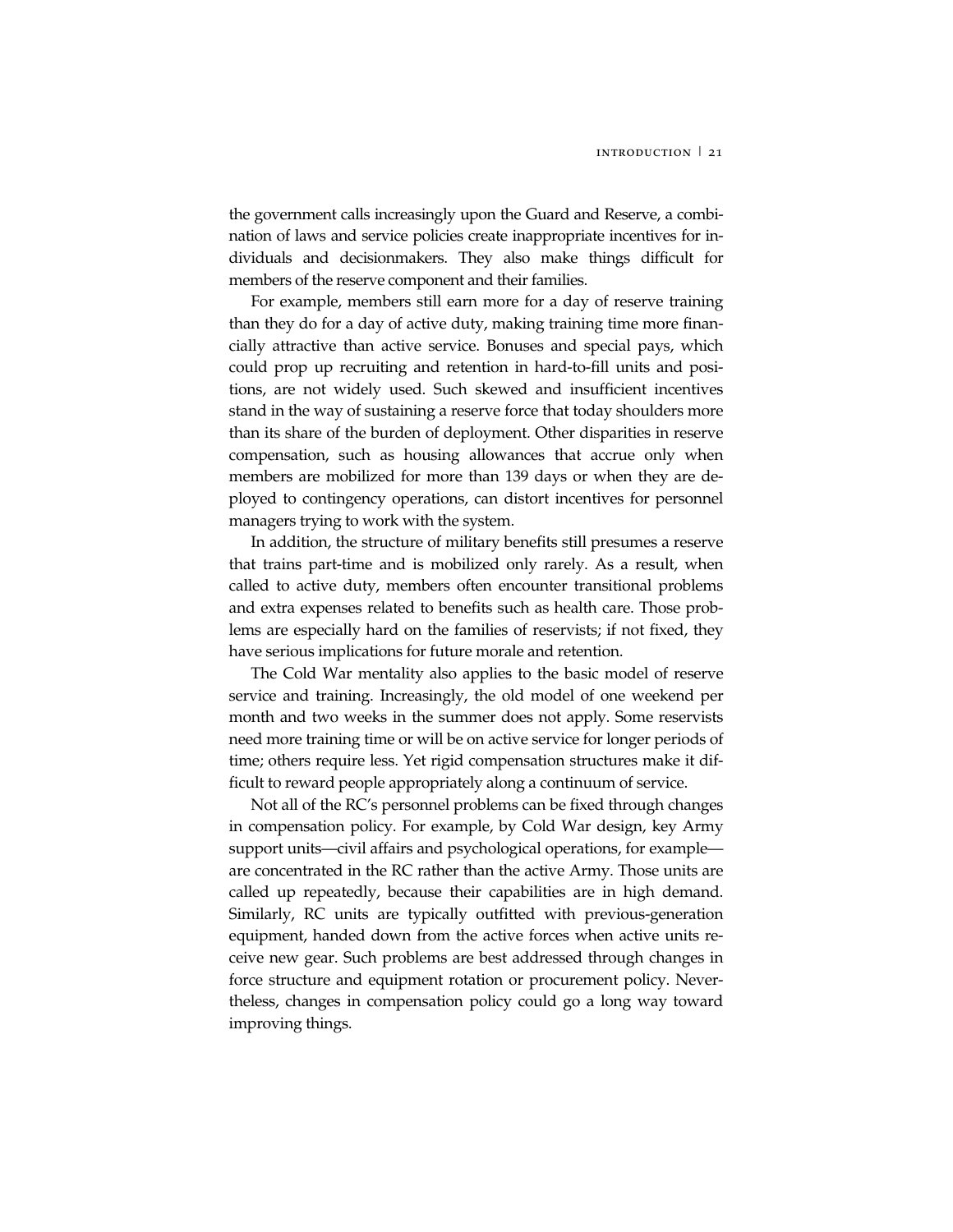GOODS AND SERVICES PROVIDED IN KIND ARE INEFFICIENT AND ILL-SUITED TO THE FUTURE FORCE

For many members of the military, goods and services provided directly by the government constitute an important part of total compensation. In-kind support and benefits include military housing, health care, subsidized groceries and child care, and educational benefits.

A large share of in-kind benefits are provided on large fixed military installations in the United States and abroad. To people who do not live on or near such an installation, the base-centered delivery of goods and services can seem unfair. More fundamentally, the concentration of services on large military bases is inconsistent with images of tomorrow's expeditionary military.

Goods and services provided in kind are an important part of today's military compensation package, but it typically costs the government substantially more to provide them than it would cost servicemembers to obtain them from the private sector. In addition, the dollar value of support provided in kind is often not apparent to servicemembers, making it difficult for them to see it as part of their compensation or to compare their earnings with remuneration in the private sector. Moreover, goods and services provided in kind restrict members' consumption choices to whatever the government makes available. As a result, in-kind support can blunt the effectiveness of the money the nation spends to attract and keep capable people.

Traditionalists argue that in-kind offerings are in some cases the only ones available to a military that is deployed globally and must sometimes operate and train in remote locations of the United States. But outside almost every U.S. base there is a vibrant, competitive private-sector market. It is argued that goods and services provided directly help create a sense of shared experience for a transient population and build a sense of belonging that bolsters organizational solidarity. Yet that same "company town" atmosphere can cut servicemembers off from the rest of America, a prospect that worries some observers who fear that a growing wall between military and civilian citizens may diminish recruitment and public support for the armed forces. Traditionalists argue that members and their families prefer living among military neighbors, shopping in special military stores, and so on. It is true that many families appreciate the benefits, even as they criticize their shortcomings, yet in recent surveys, military families placed little value on intangible benefits like having military neighbors, and revealed that economic fac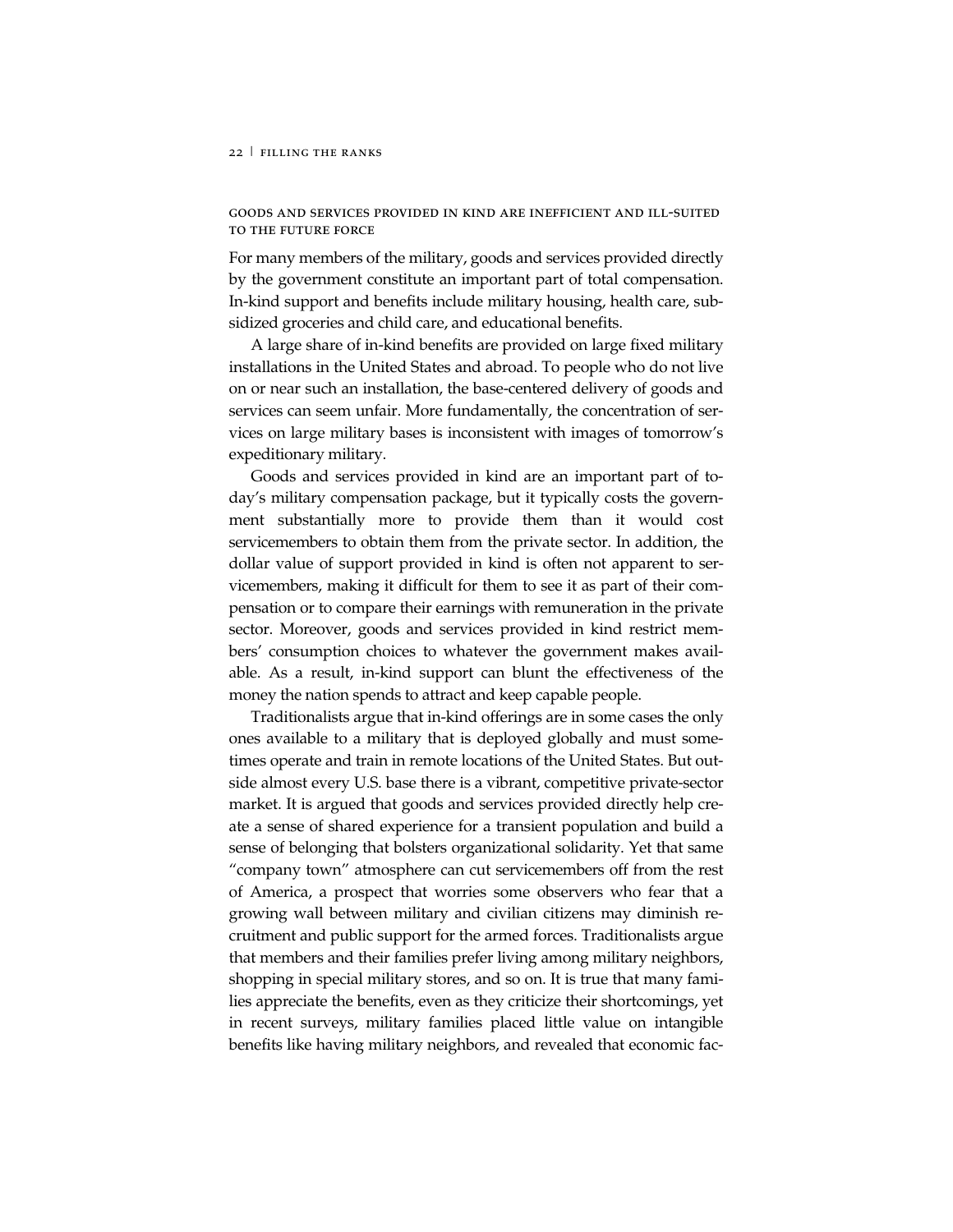tors overwhelmingly drive their housing and similar decisions.35 Single members often chafe at the rules that require them to live in barracks and eat in mess halls. A growing body of evidence suggests that converting more compensation to cash and offering individuals greater choice about which benefits they receive could be more satisfactory for large numbers of military personnel, and might also help control costs in the future.

Unless changes are made, the costs of this part of military compensation will grow substantially as infrastructure ages. Moreover, aging infrastructure and imperfect provision of services will increasingly cause member discontent. One thing is certain: every dollar spent inefficiently on providing benefits that members discount is a dollar that will not be available for other compensation or for transforming the military in other ways.

## DELIVERY OF FAMILY SERVICES IS FRAGMENTED AND OUT OF STEP WITH TODAY'S FORCE

About half of all servicemembers are married; nearly 60 percent have families. The Defense Department provides a wide array of goods and services to make military life attractive to families and to help them cope with the strains of military life, such as frequent household moves, absence of the servicemember on sea duty or deployment to war, and the possibility of injury, or death.

There is a troubling tension between deliberately making things more comfortable for the families of servicemembers and inadvertently creating incentives for single servicemembers to marry and have children. In an expeditionary military, life can be hard on families—especially young ones—and family obligations can compound the difficulties of military life for young recruits, which in turn may distract their commanders from core military duties.36 Generous family benefits may, however, attract

-

<sup>35.</sup> Richard Buddin, Carole Roan Gresenz, et al., *An Evaluation of Housing Options for Military Families* (MR-1020-OSD) (Santa Monica, Calif.: RAND, 1999).

<sup>36.</sup> High rates of divorce and of leaving the service early for young married Marines and a high proportion of leaders' time spent on family issues prompted Marine Corps Commandant Gen. Carl E. Mundy in 1993 to call for an end to recruiting people with families. Although a storm of negative publicity caused him to reverse the order, the Marine Corps instituted programs to discourage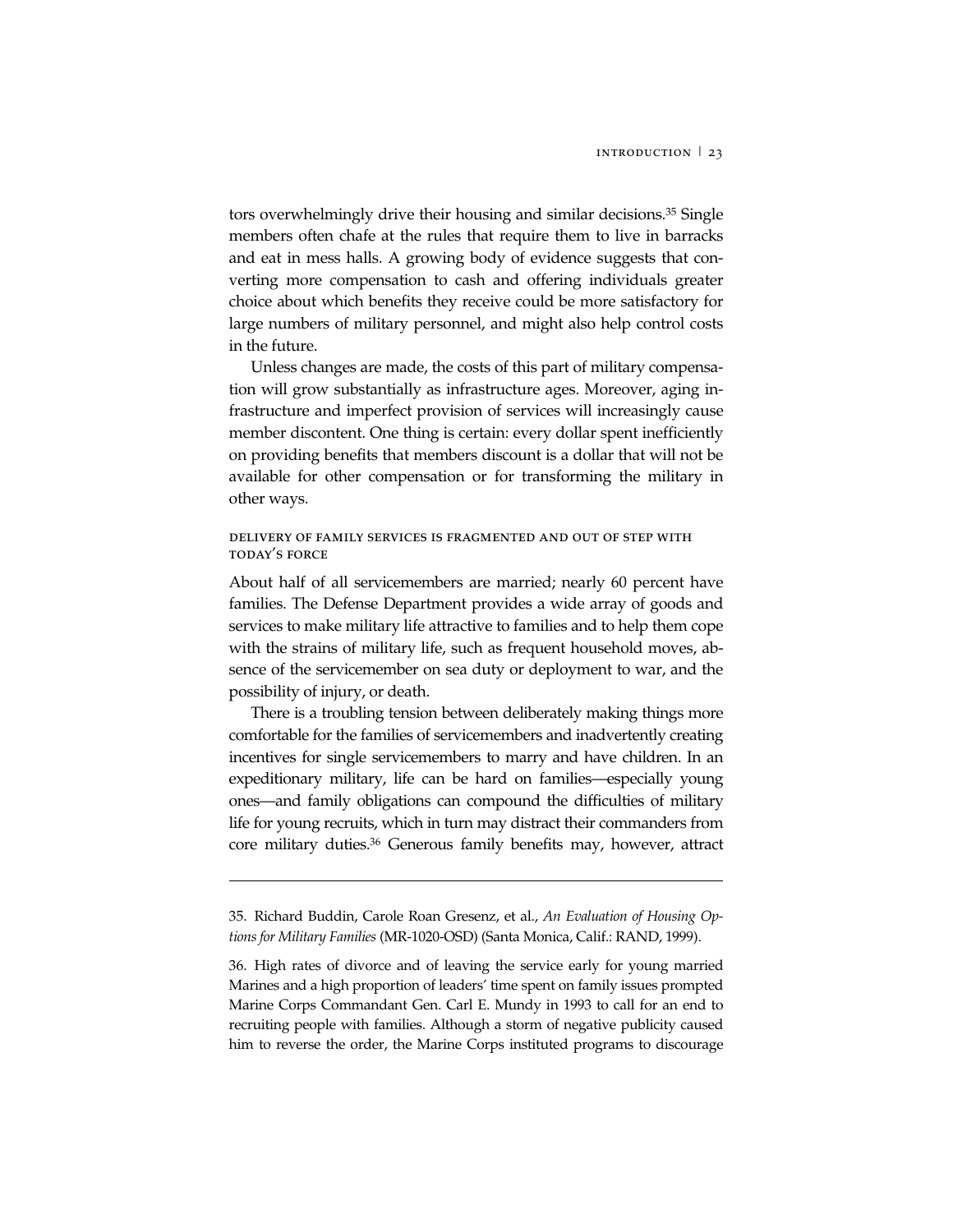-

people who want to form families early and entice them to stay once they are in. Thus, enriching the benefits and making things easier for families can actually complicate things for both the families and the military. On the other hand, once the families are there, a failure to support them could interfere with the military mission and risk breaking a bond of trust between the nation and its servicemembers.

One problem with the goods and services provided to families is the evident unfairness to single members. Single members often complain that they do not benefit from family housing, child care, or commissaries, and that their housing allowances are lower than those of married people. Indeed, single people cost taxpayers less overall than those with families. They also leave the military earlier than those with families, perhaps because of dissatisfaction with their benefits.

Unfortunately, where family benefits are concerned, the lines between military necessity and attractive perquisite are often blurry. For example, some people argue that subsidized child care is critical to the missions of an expeditionary force; without it, a servicemember would worry about the children when he or she must deploy, or might even be prevented from deploying. On the other hand, much of the child care that the Defense Department subsidizes is used by office workers in uniform who are unlikely to deploy; for them it is a valuable fringe benefit, but not particularly related to the unique nature of military service.

Whatever the reasons for and the appropriate mix of family support services, the way the Defense Department delivers them today is out of step with today's realities. For example, although 70 percent of activeduty families and virtually all Guard and Reserve families live outside of military installations, most of the support offered to families is installation-centered. While military operations are increasingly carried out by the services working jointly, the delivery of family support is still typically service-specific. As a result, from the point of view of family members, help can seem disjointed, remote, and difficult to access. The

single marines from starting families. James Webb, "The Military is Not a Social Program," *New York Times*, August 18, 1993; Genilee Swope Parente, "Communicating Public Issues Has Many Challenges," IABC, *Washington Update* (Washington, D.C.: International Association of Business Communicators, August 1998), <iabcdc.org/pages/n\_update9808\_2.html>; Susanne M. Schafer, "Yo Marines, Now Hear This: Marriage Can Be Tough," *South Coast Today*, July 5, 1998.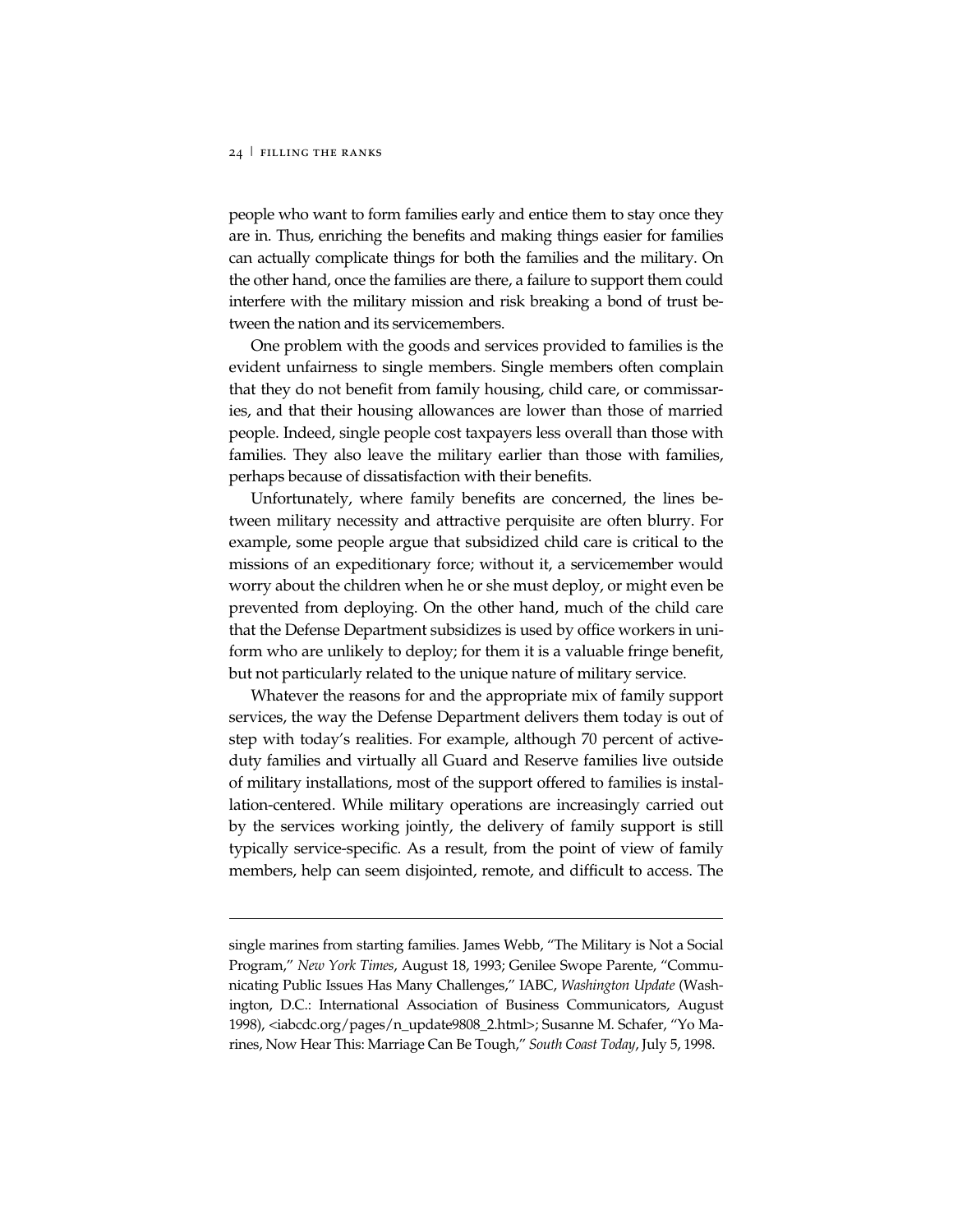problem is particularly troublesome for the families of Guard and Reserve personnel, who may live nowhere near a large military installation, or for whom the nearest base may belong to a different service.

The services also rely on old-fashioned means of communicating and providing support. Rather than making information widely available through the Internet or brochures, the services often rely on word-ofmouth through a network of volunteers whose spouses serve together in a military unit. Yet, as in the rest of America, those spouses increasingly are not "stay-at-home moms," but men and women with full-time jobs outside the home.

One of the most important problems faced by military families is that frequent moves can undermine career progression for military spouses. With more than half of military spouses working or seeking to work in the civilian labor force, spouses' careers are important both for military family income and for satisfaction with military life. In addition, military families are increasingly concerned about the safety and educational environments in the public schools of the communities to which the military moves them. Such problems can have an impact on retention as members make future career decisions.

## *Change Will Not Be Easy*

To solve the problems highlighted in the previous section, this book urges fundamental transformation of military career paths, retirement systems, pay, and benefits. Implementing its recommendations will make for a more agile and responsive military, better able to adapt to changes as they unfold in the future. As with other aspects of military transformation, however, institutional and political barriers stand in the way of change.

Transforming the policies related to the tangible rewards for service will require broad buy-in from numerous individuals and organizations with a stake in the current system: members of the military and their military leaders; military families, veterans, and retirees; firms that provide goods or services that make up part of the military pay and benefits package; associations that represent military people and families and that lobby on their behalf; civilian leaders and organizations in the Department of Defense and other offices of the executive branch; and members and committees of Congress, to name a few. The emotional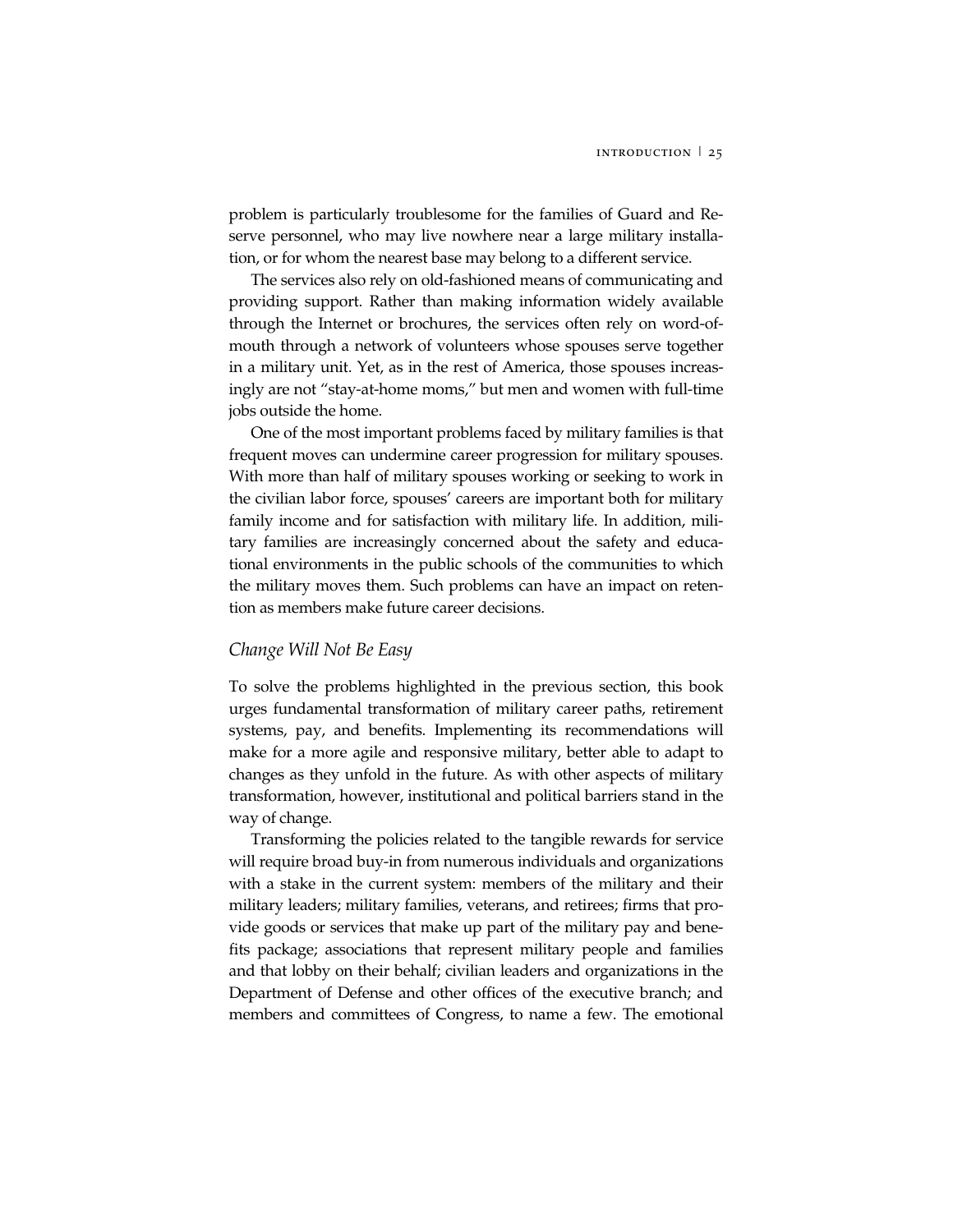-

importance attached to pay for all Americans can be expected to make resistance to change especially fierce.

The recommendations offered in this book vary across a spectrum of time-urgency and difficulty; turning them into reality will require a combination of immediate action and sustained effort. Some of the proposals (for example those proposed for the reserve component by Glenn Gotz) fix near-term problems and should be relatively uncomplicated to implement, because leaders inside and outside the Pentagon already recognize the problems they address and may see the solutions offered as a clear win for everyone. Others, in contrast, such as Bernard Rostker's plan for a more stringent selection of mid-career officers and longer officer careers, would utterly transform the military. Such proposals will meet with tough institutional and political resistance, but they are worth pursuing for the important long-term advantages they offer.

In other aspects of military transformation, experimentation and analysis have proven to be crucial for evaluating solutions, reducing uncertainty regarding their effectiveness, surfacing unanticipated sideeffects, securing the support of stakeholders, sustaining momentum for change, avoiding costly mistakes, and identifying and solving practical problems inherent in new systems and policies.37 In this regard, military pay and personnel policies are no exception: an integrated program of experimentation, policy simulations, and other evaluative mechanisms can help light the path forward. Much has already been done. Surveys, experiments, simulations, and analyses already conducted by government agencies and by RAND, the CNA Corporation, the Institute for Defense Analyses, and others provide the analytical underpinnings for recommendations offered in this book. But additional work remains.

Because the fundamental, long-term reforms offered in this book can be undertaken over a period of years, there is, fortunately, time for experimentation and analysis to fill in any gaps in understanding about costs and effects, iron out the details of implementation, address practical problems and unexpected side-effects, and build consensus among key stakeholders.

<sup>37.</sup> Andrew F. Krepinevich, *Lighting the Path Ahead: Field Exercises and Transformation* (Washington, D.C.: CSBA, 2002); Naval Studies Board, *The Role of Experimentation in Building Future Naval Forces* (Washington, D.C.: National Academies Press, forthcoming).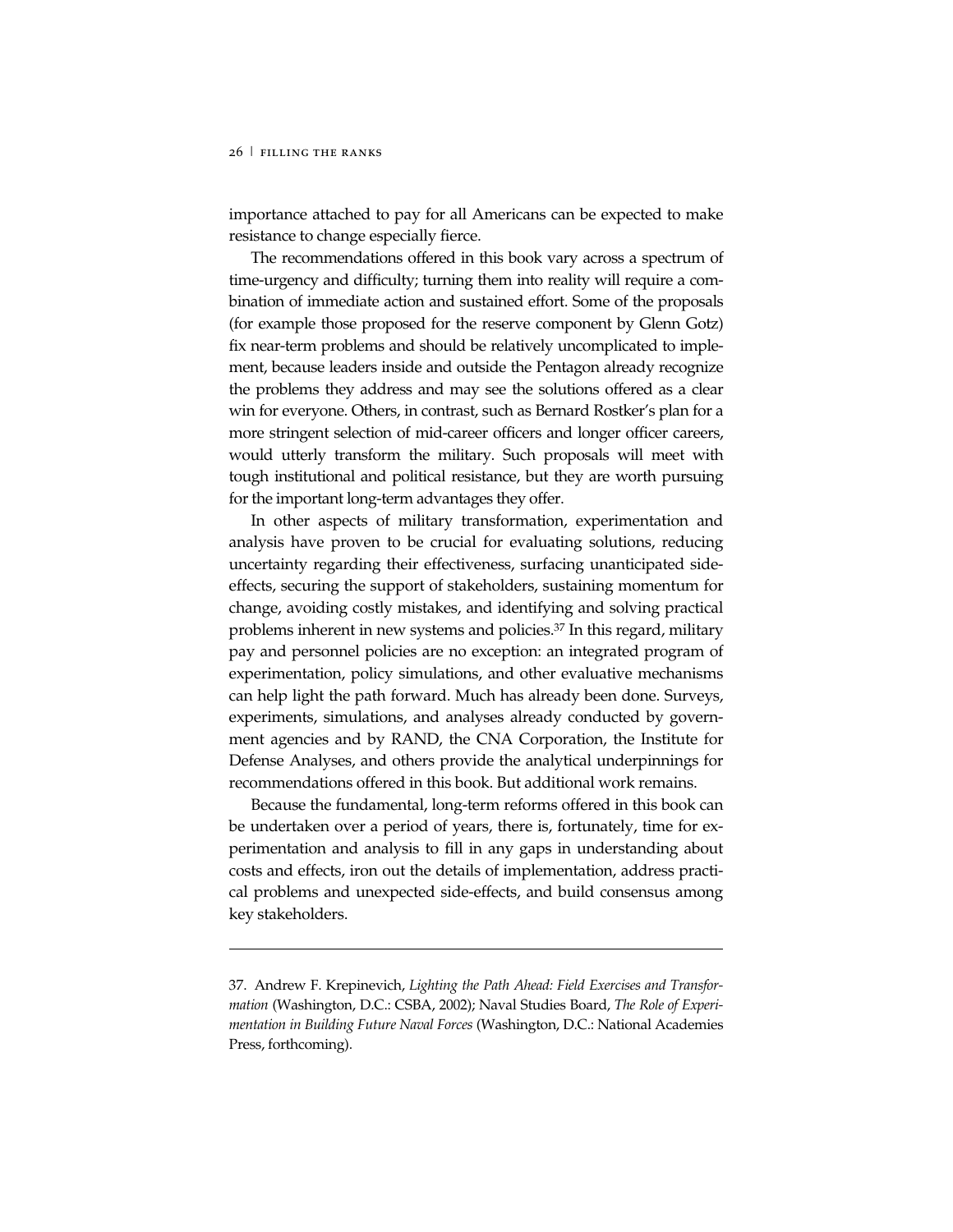## *Organization of the Book*

This chapter is followed by Paul Hogan's overview of today's military personnel policies and the purposes they are meant to serve. Following it are two chapters that explore the setting in which the military will find itself during the first two decades of the twenty-first century: Owen Cote writes about the military landscape of the future and its implications for an important subset of the people that the military will need in the coming decades, while Thomas Strawn draws lessons for the military from the best practices in the private sector, with which the services must compete in the war for talent. Then Elizabeth Stanley-Mitchell looks at the linkages between tangible rewards such as pay and the less tangible ones such as patriotism, job satisfaction, group solidarity, and a shared sense of purpose.

Five chapters then address key issues in military personnel and pay policy. Donald Cymrot and Michael Hansen recommend overhauling enlisted careers and compensation; Bernard Rostker proposes a transformation of the officer personnel system; Glenn Gotz suggests restructuring reserve compensation; Carla Tighe Murray recommends transforming the way that in-kind pay and benefits are provided to servicemembers; and Joyce Wessel Raezer outlines a fundamental reform of the way services are delivered to military families.

The recommendations of those authors will not be easy to implement. The chapter by Diana Lien and Aline Quester, therefore, suggests a program of experimentation and assessment that can help light the way toward transformation. Chapters by Arnold Punaro and Stephen Rosen then identify some major obstacles that stand in the way of change, and both explore ways to overcome them.

The concluding chapter outlines the key recommendations for change and a blueprint for overcoming the obstacles to reform. Not all of the authors agree on every point, as the final chapter highlights. Taken together, however, the proposals in this book add up to an integrated plan for transforming U.S. military pay and personnel policies to suit the strategic, demographic, economic, and labor environments of the future.

America's military power depends on attracting, retaining, and motivating capable and dedicated men and women with a tremendous diversity of skills. Sound management principles and competing national interests dictate that leaders vigorously pursue innovative and cost-